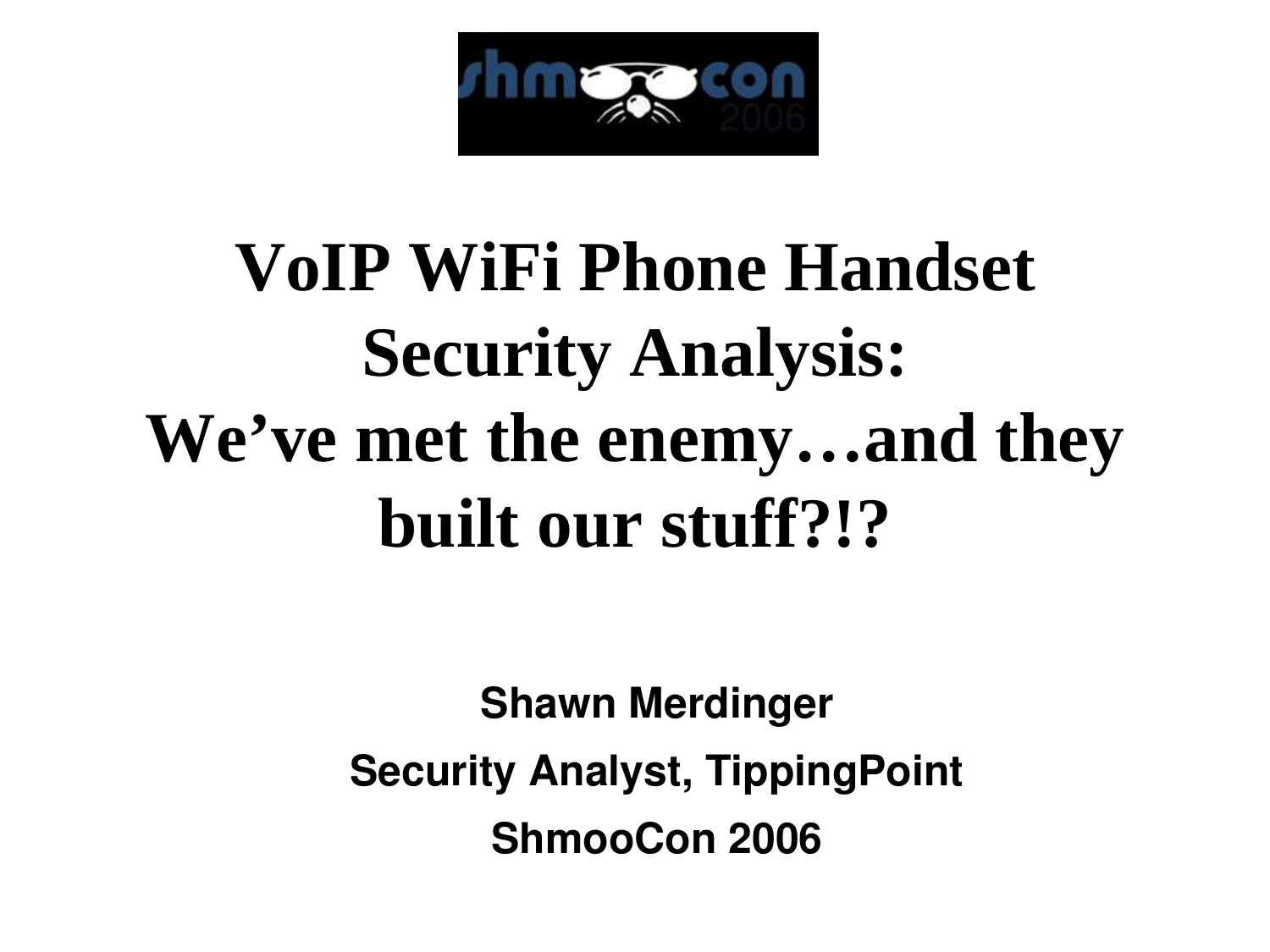# Obligatory Speaker Slide

- 8/05-present VoIP security analyst, TippingPoint, Division of 3Com
	- VOIPSA www.voipsa.com
	- ZDI www.zerodayinitiative.com
- 5/05-8/05 Independent security researcher
	- VoIP wifi phone started during this timeframe
- 1/01-5/05 Security researcher Cisco Systems
	- STAT (Security Technologies Assessment Team)
	- SEO (Security Evaluation Office)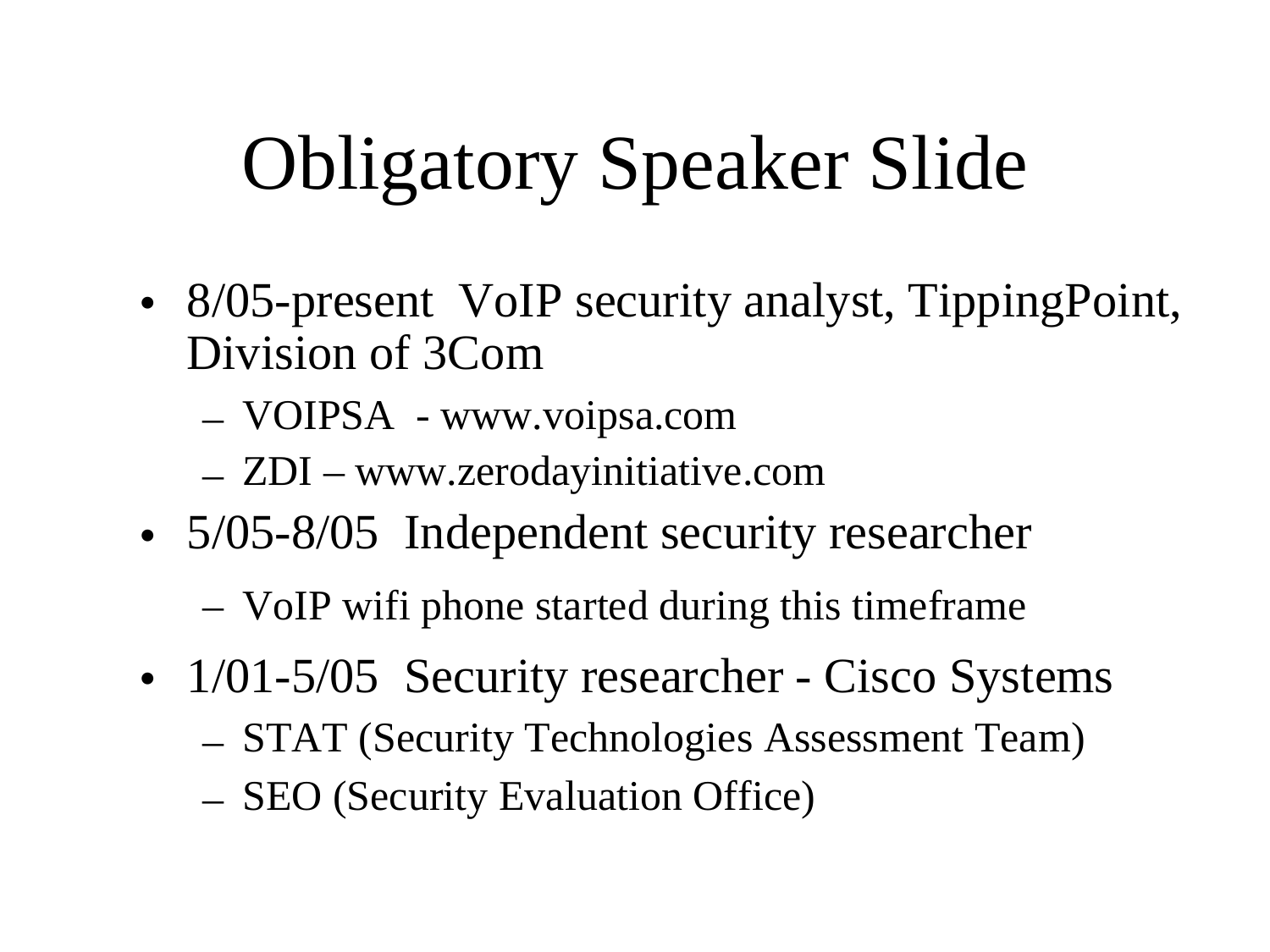#### What you'll learn here today

- Overview of the VoIP Wifi phone market
- Basic threat model and vulnerability analysis applied to VoIP Wifi handsets
- Review previous project vulns disclosed
- New project vulns found (public today)
- Looking ahead: project roadmap and plans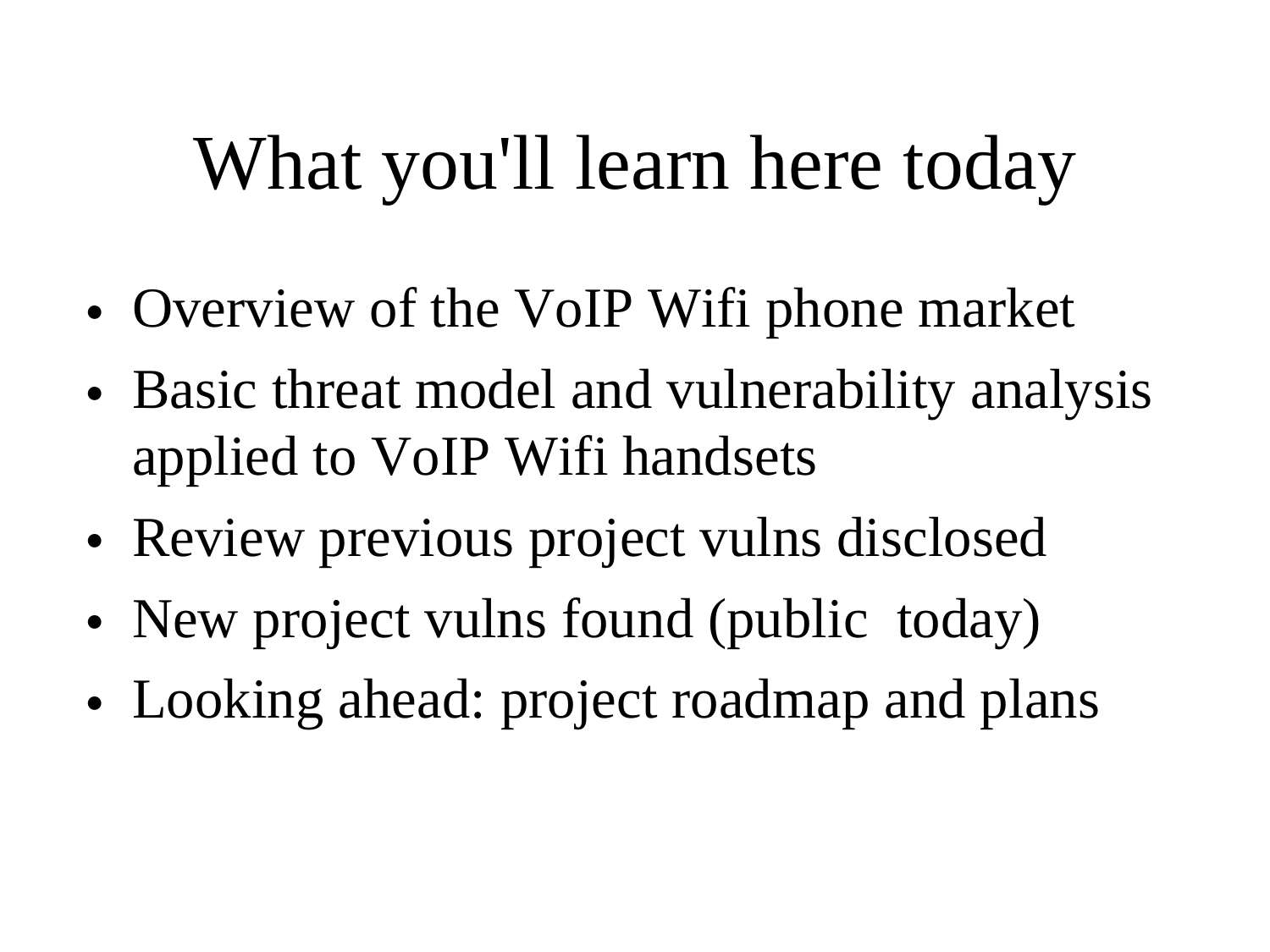# Key Project Points

- Independent side project – My time, my dime
- Ongoing evaluation, adding more phones
- Vendor notification and response
	- 30 days plus notice before disclosure
	- All vendors notified via email
		- Chasing down vendors' security POC is no fun
		- No response from most vendors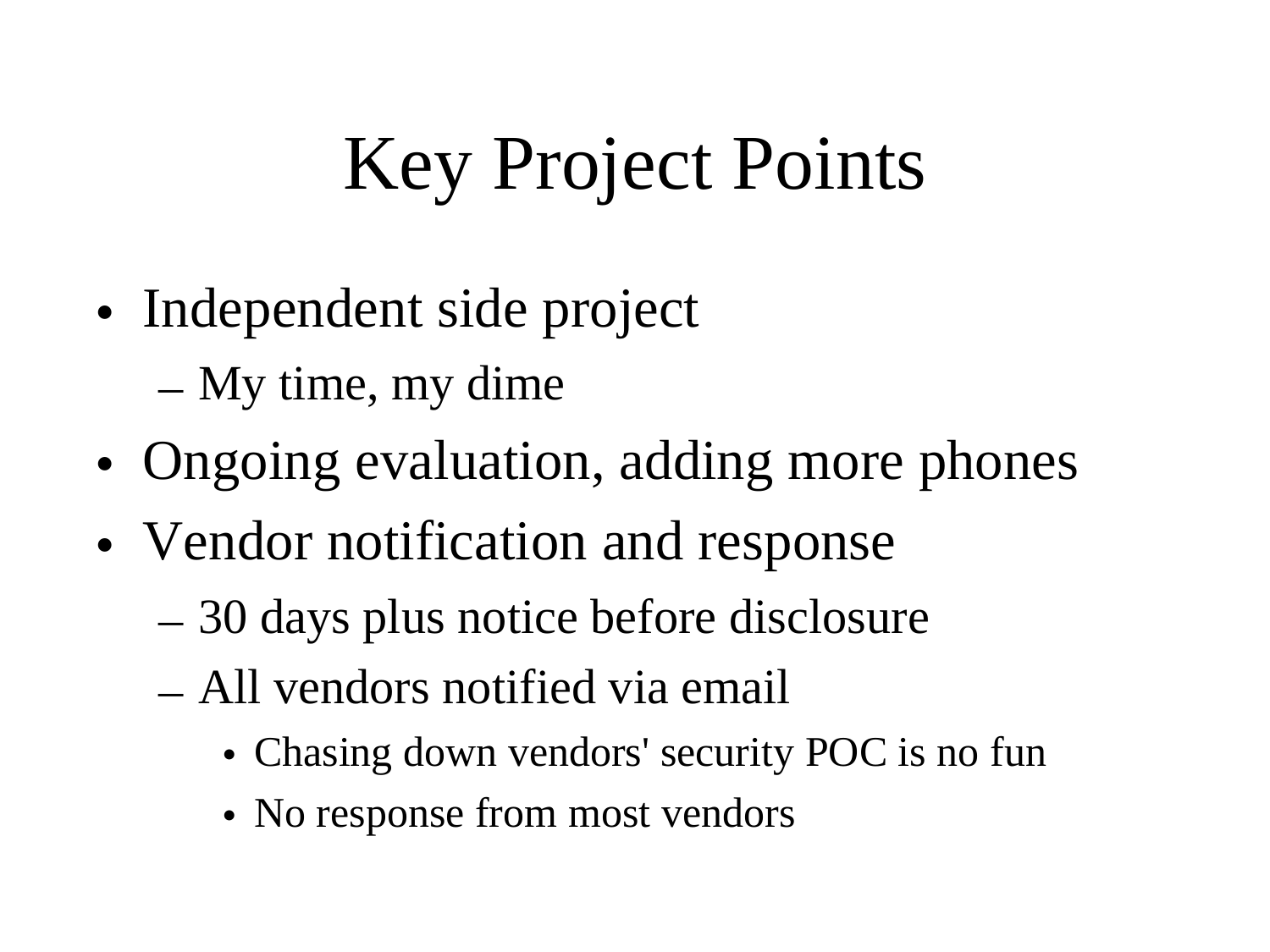#### Voices in the wilderness

"VoIP handsets are simply Internet-capable computers disguised as telephones. They are subject to the same security threats as other web-connected devices. Until the VoIP world gets serious about security, industry growth risks being stunted"

**Carmi Levy Senior Research Analyst Info-Tech Research Group June, 2005**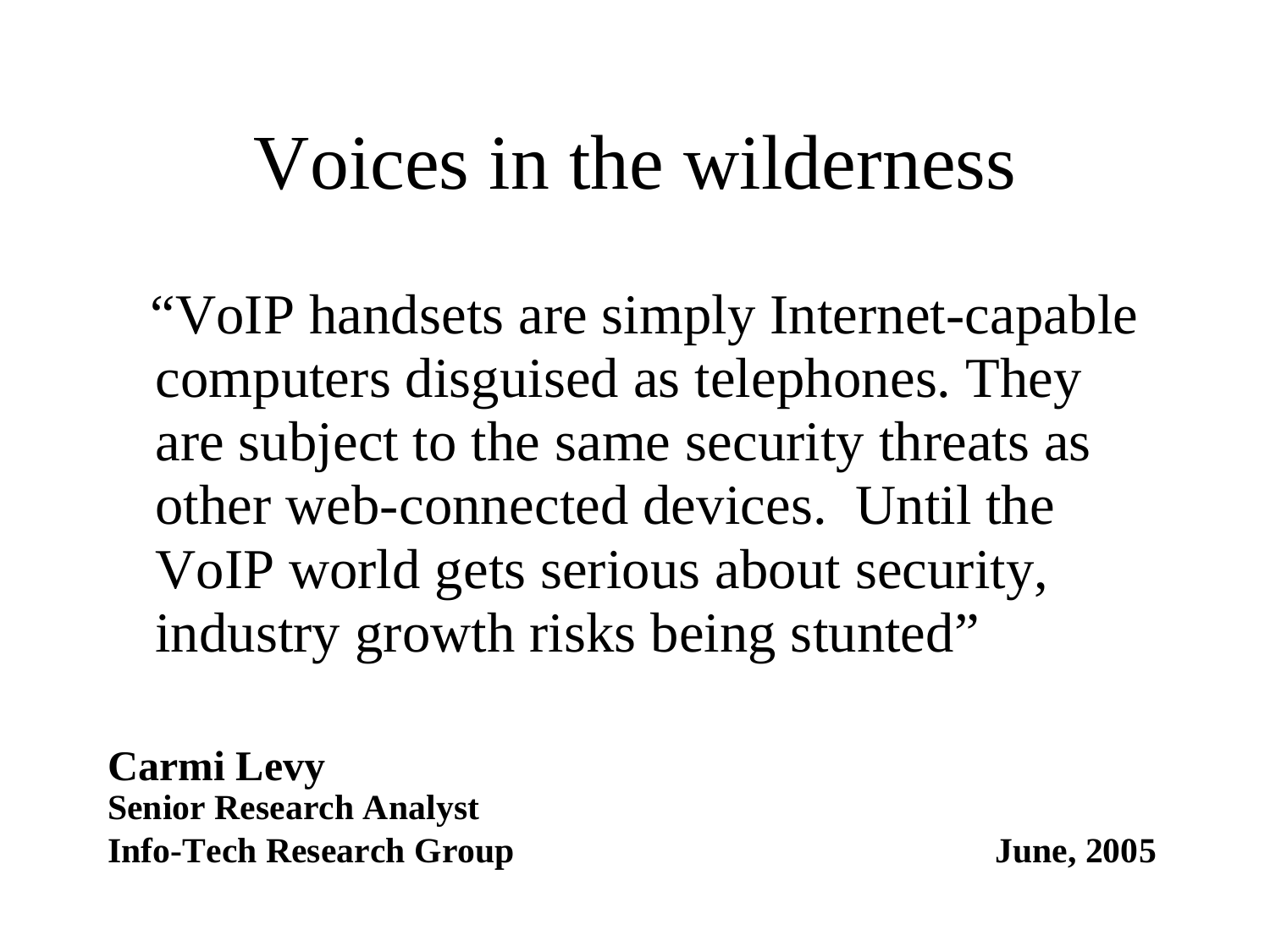



#### Agenda





- **Motivation**
- Emerging VoIP trends
- VoIP wifi phone marketplace
- What does "secure" mean anyway?
- VoIP wifi phone threat modeling
- Level one methodology
- WiFi phone testing
- Future testing









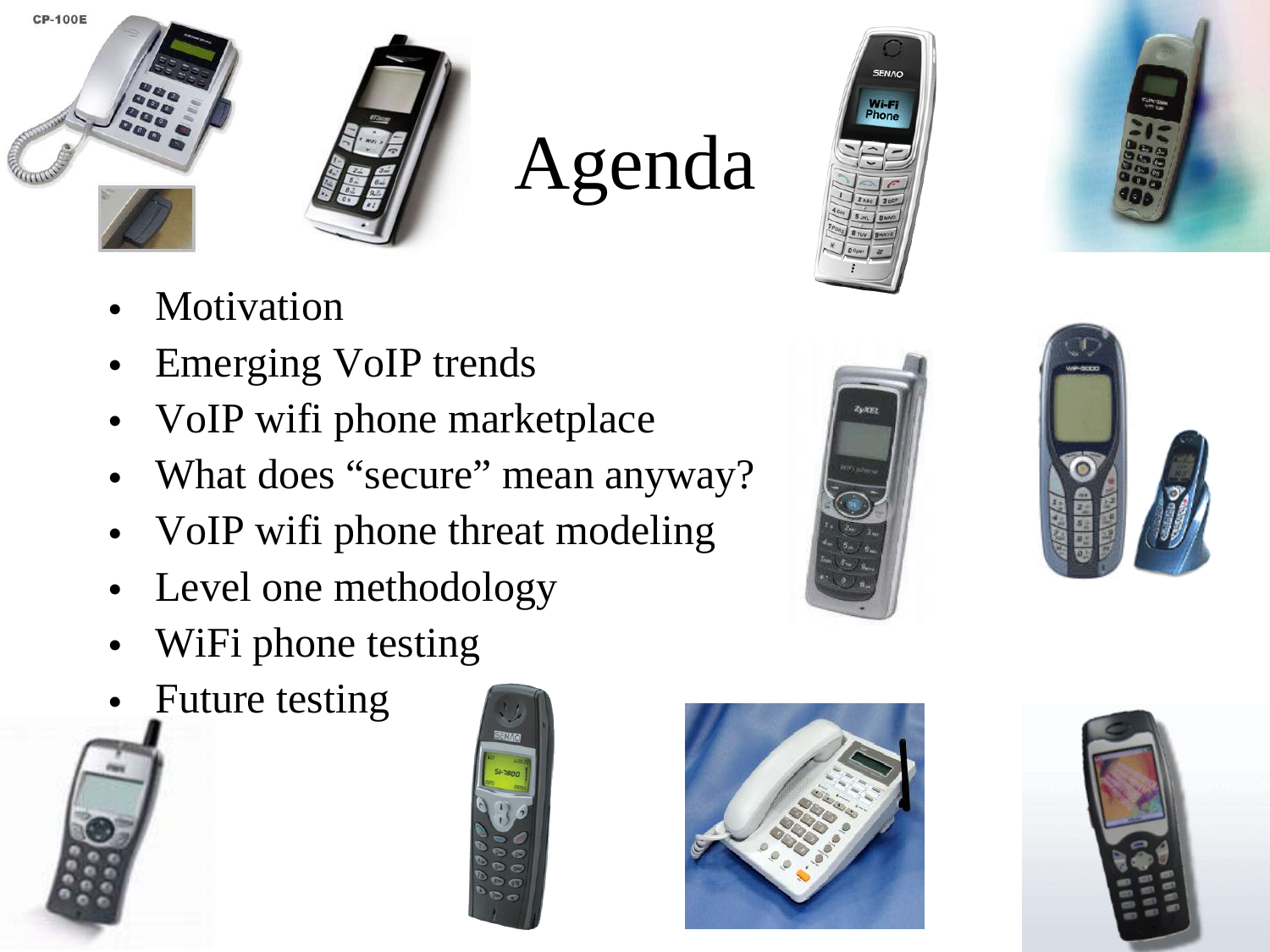#### Motivation

- Fun project in-between jobs
	- Got first phone and found vulnerabilities I wonder how bad it is across vendors?
- Professional development
	- Focusing on VoIP for almost a year
- Project Goals
	- Disclose real issues in 15-20 shipping VoIP WiFi phones
		- Break-up "theoretical VoIP attacks" chatter
		- Expect simular vulnerabilities across multiple vendors
	- Outline VoIP WiFi phone threat analysis and methodology
	- Phased approach, gradual increase in sophistication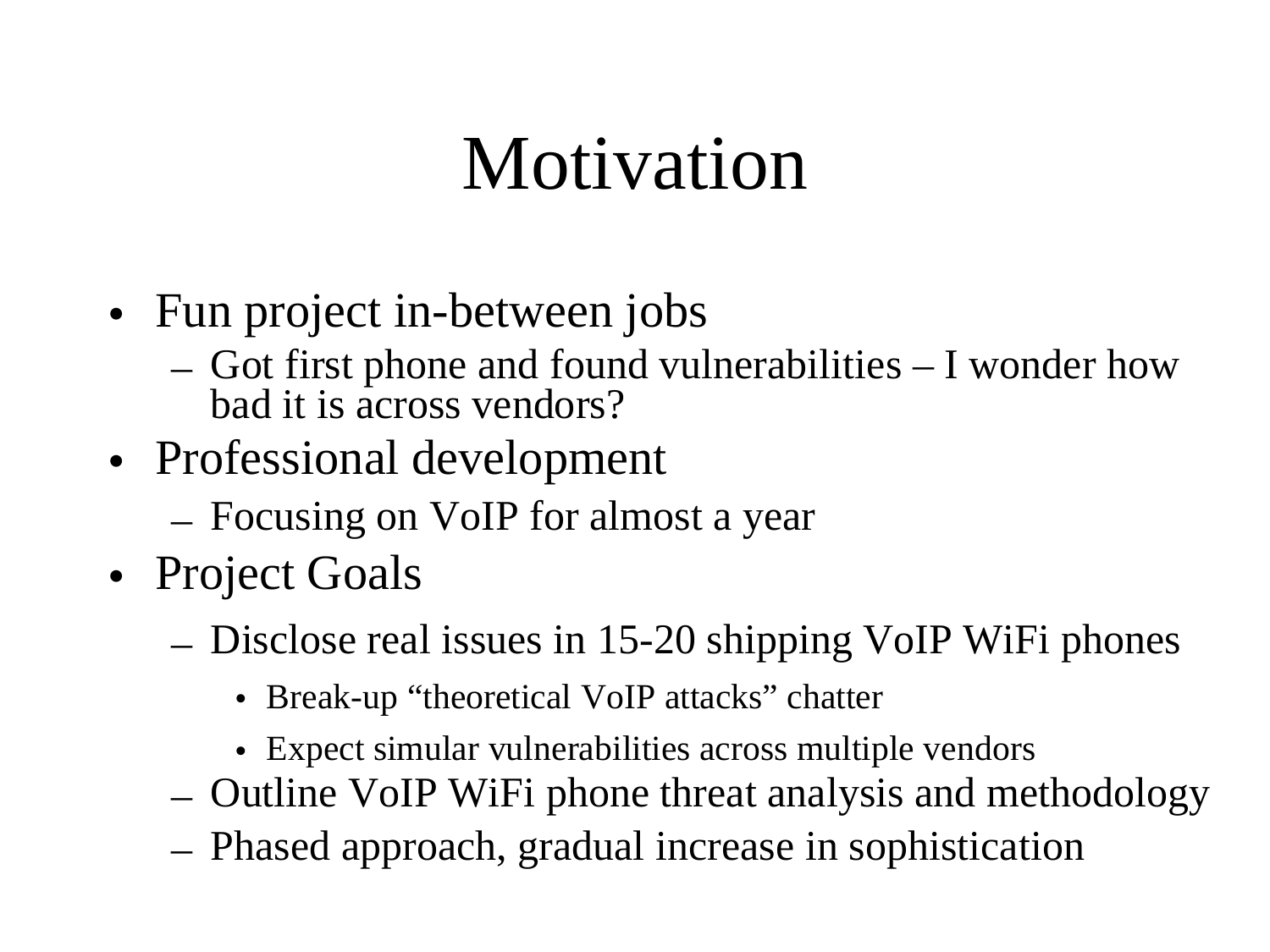# Emerging VoIP security trends

- Cavalier attitude
	- "Look how much **money** we're going to **make/save**!"
	- Doing things their own way, not following standards
		- Vonage UDP/5061, Skype "just trust us"
- Oversimplification of VoIP threats and risks
	- $-$  VoIP complexity  $+$  real-time needs  $+$  Internet issues
- Huge concerns about sniffing
- Common industry lines one hears
	- "VoIP is more secure because it's on your internal network"
	- "Proprietary protocols are harder to hack"
	- "Our solution is secure because it's encrypted end-to-end"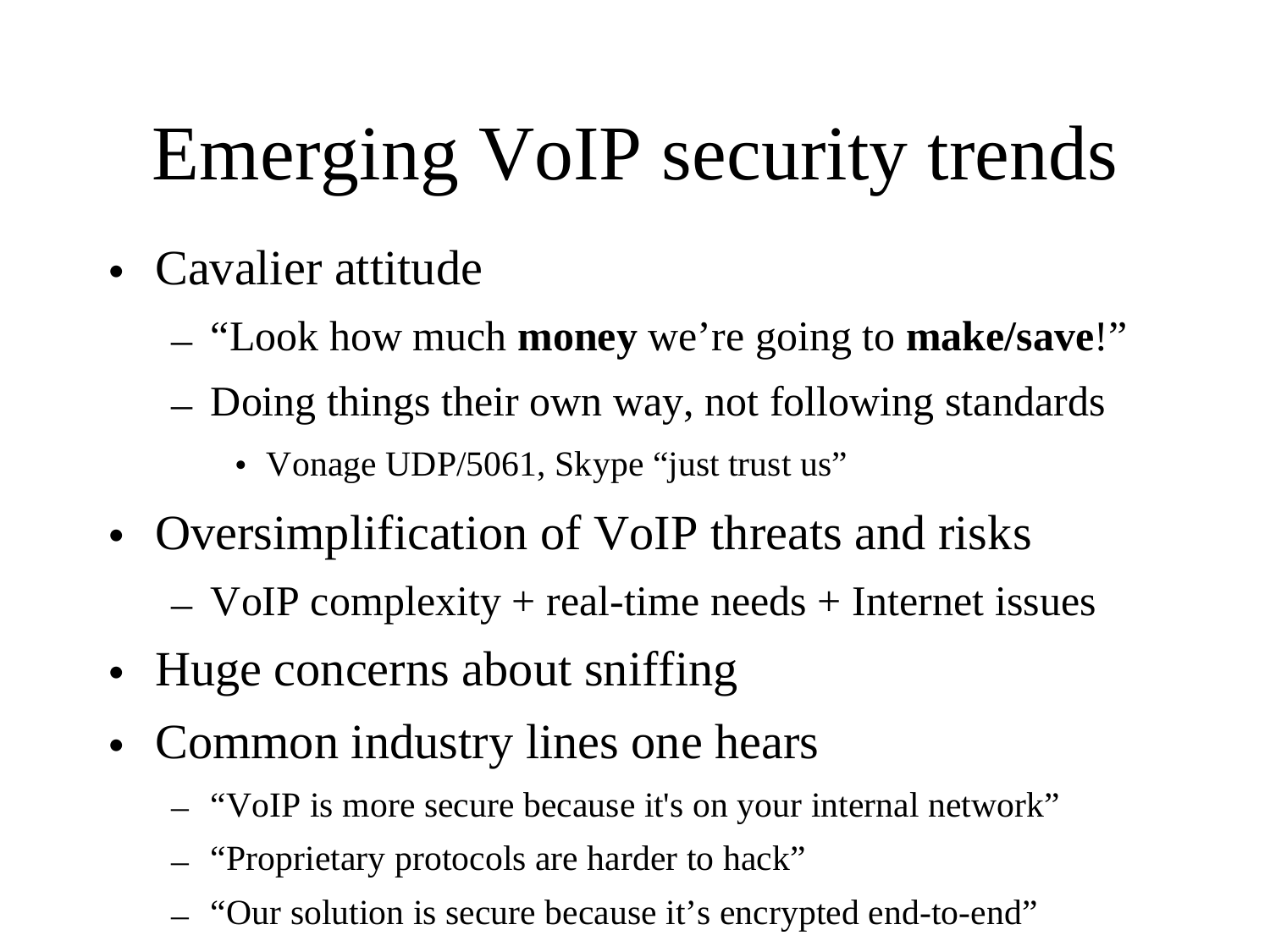# Emerging VoIP security trends

- Many attacks largely dismissed as "theoretical"
- *Very few publicized* VoIP security breaches
	- Likely low disclosure rate -- any legal requirements?
- Not many free VoIP security tools now
	- Protocol robustness (mostly SIP)
		- PROTOS, SIPp, SipSak, IETF SIP "torture tests"
	- Sniffing (Vomit, VoiPong, Cain & Abel, Ethereal, SCAPY)
	- Growing security community interest
		- Protocol analysis, phones vulns (Cisco 7940), tools (Send SIP Fun)
		- Community needs more presentations and tools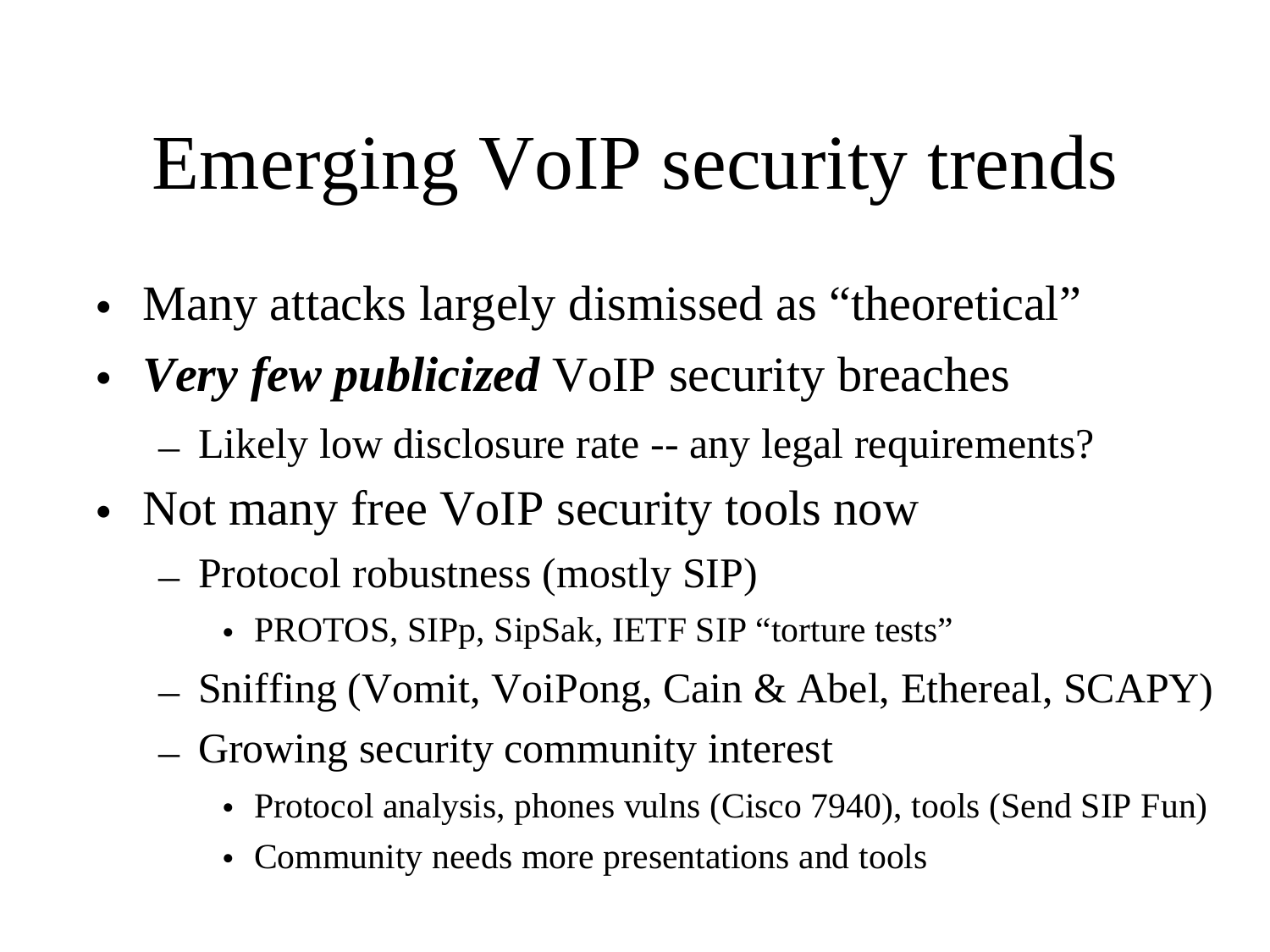### Agenda

- Motivation
- Emerging VoIP trends

#### • **VoIP wifi phone marketplace**

- What does "secure" mean anyway?
- VoIP wifi phone threat modeling
- Level one methodology
- WiFi phone testing
- Future testing
- Questions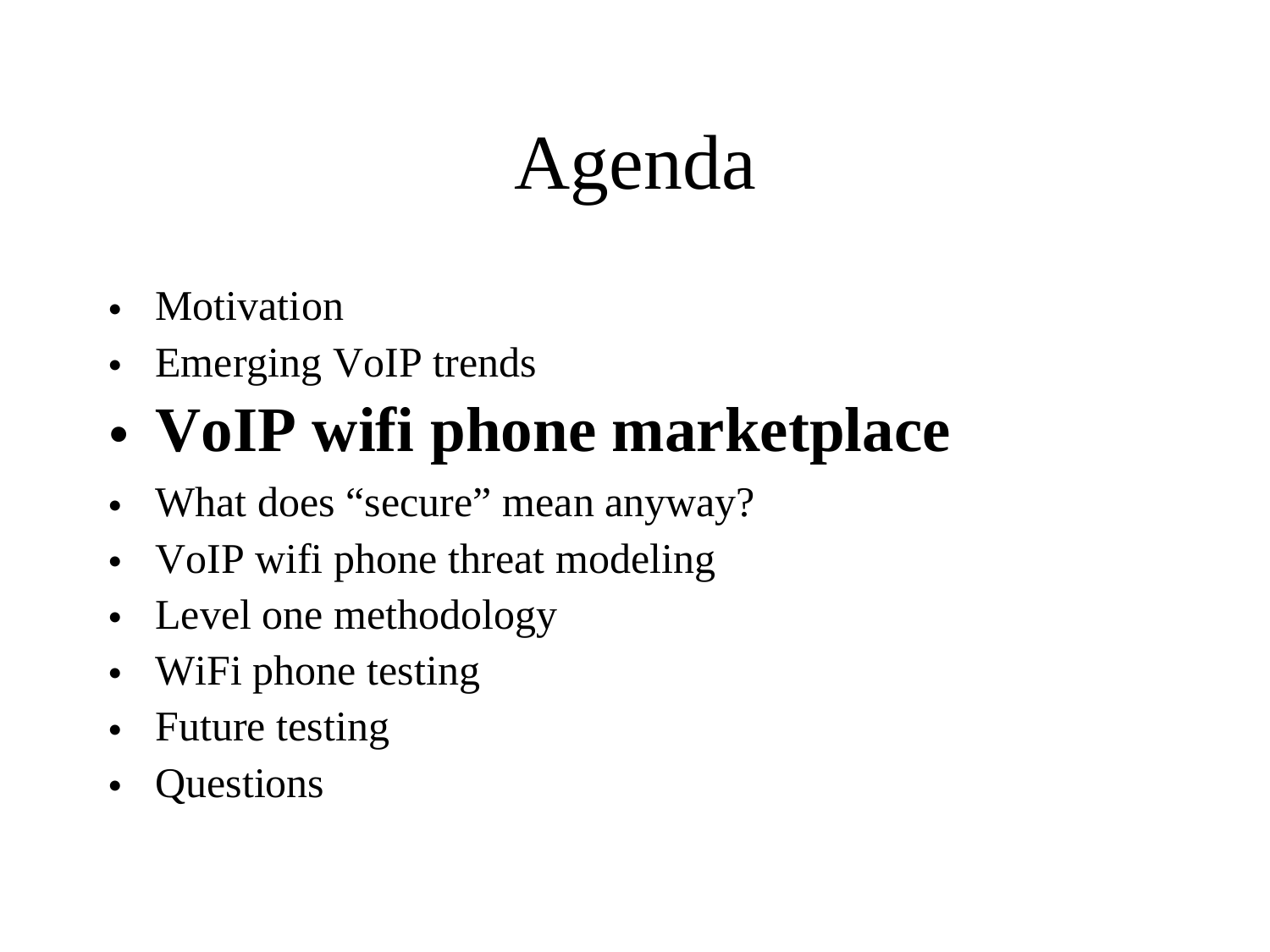# VoIP wifi phone marketplace

- Types of 802.11b VoIP wifi phones
	- Pure-play SIP (this project)
	- Proprietary protocols or backend gear
		- Spectralink, Cisco, Vocera, Blackberry, Skype
	- Dual-mode handsets
		- WiFi to cellular "on-the-fly" switch-off
	- Specialized devices (everything else)
		- Game consoles, Kiosks
		- PDAs of all kinds (e.g. Nokia 770 tablet, MagPie PDA)
		- OpenPeak Simple Remote TV remote with SIP client

As WiMax mesh networks gain traction, expect to see VoIP WiFi all over, and in unique devices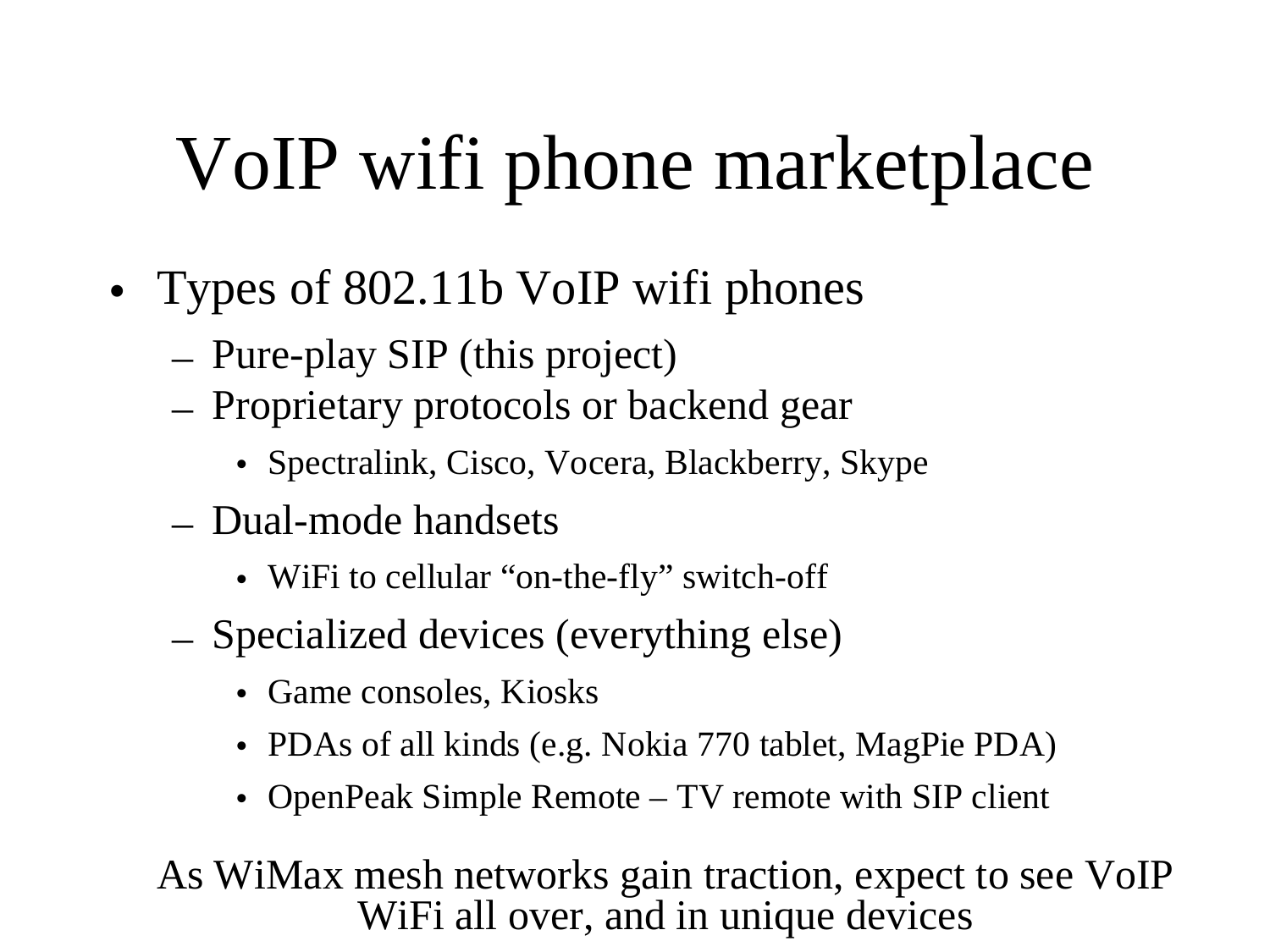

 $\cdots$ 

NETGEAR

ABCS

**IKL's** 

**TUVA** 

 $+0$ 

 $\rightarrow$ 

DEF<sub>s</sub>

MNO'6

min2o

 $N-1$ 

×

 $00<sub>1</sub>$ 

**GHIA** 

FORSy

**REWA** 

٠

#### VoIP devices – early 2006









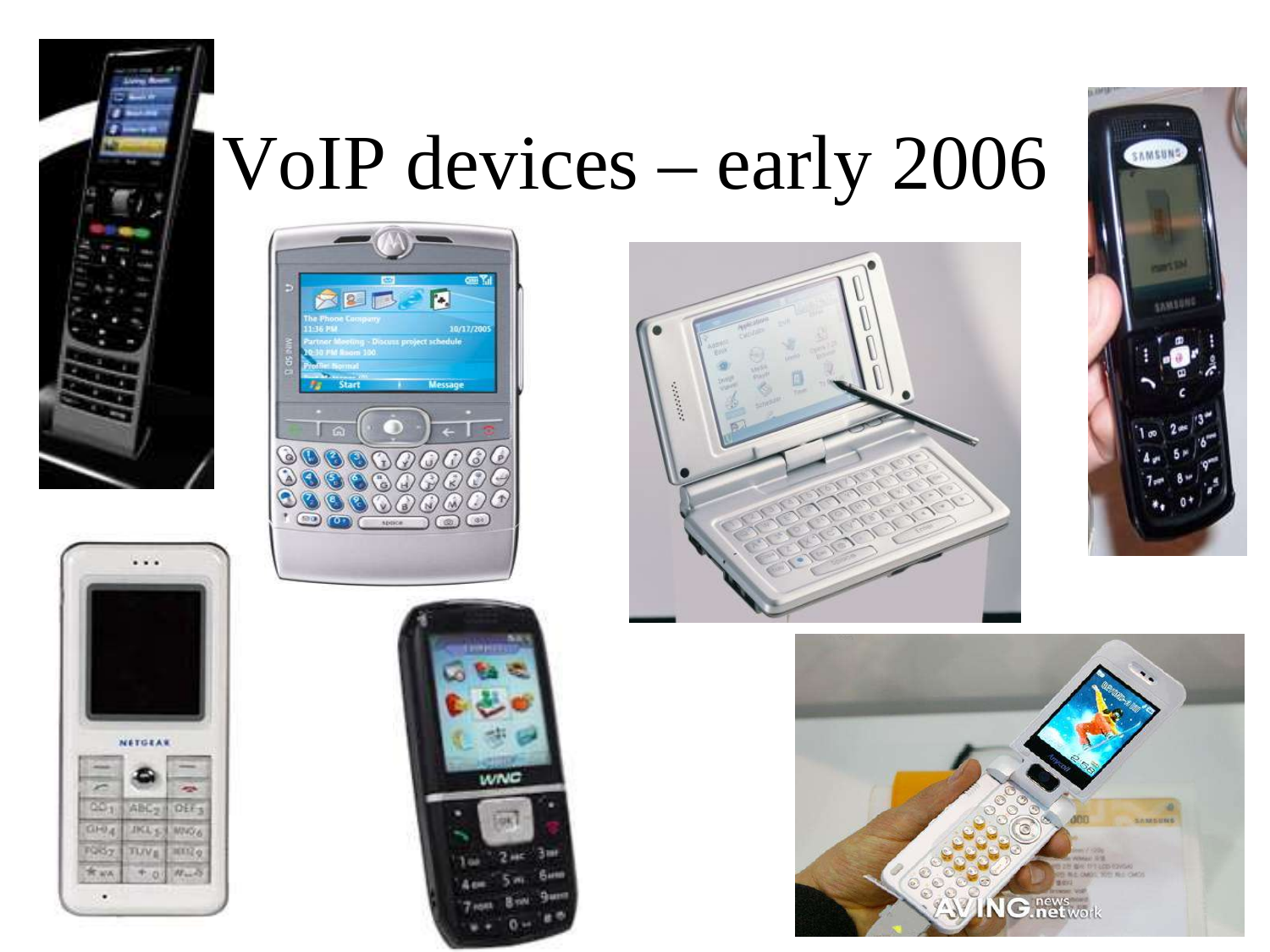# VoIP WiFi phone marketplace

- Where are VoIP Wifi phones used?
	- Government, Financial/Trading, Businesses, Healthcare, Education
	- Individuals at home, work, hotspots…*planes*
- Emergency communications Katrina
	- Bush/Nagin Vonage call only service available
	- Jeff Pulver http://pulverblog.com/archives/002817.html
- VoIP and ISP provider add-on
	- Azulstar mesh network Hitachi WIP-5000
	- Vonage, BroadVoice UTStarcom F1000
	- Skype Netgear, Accton,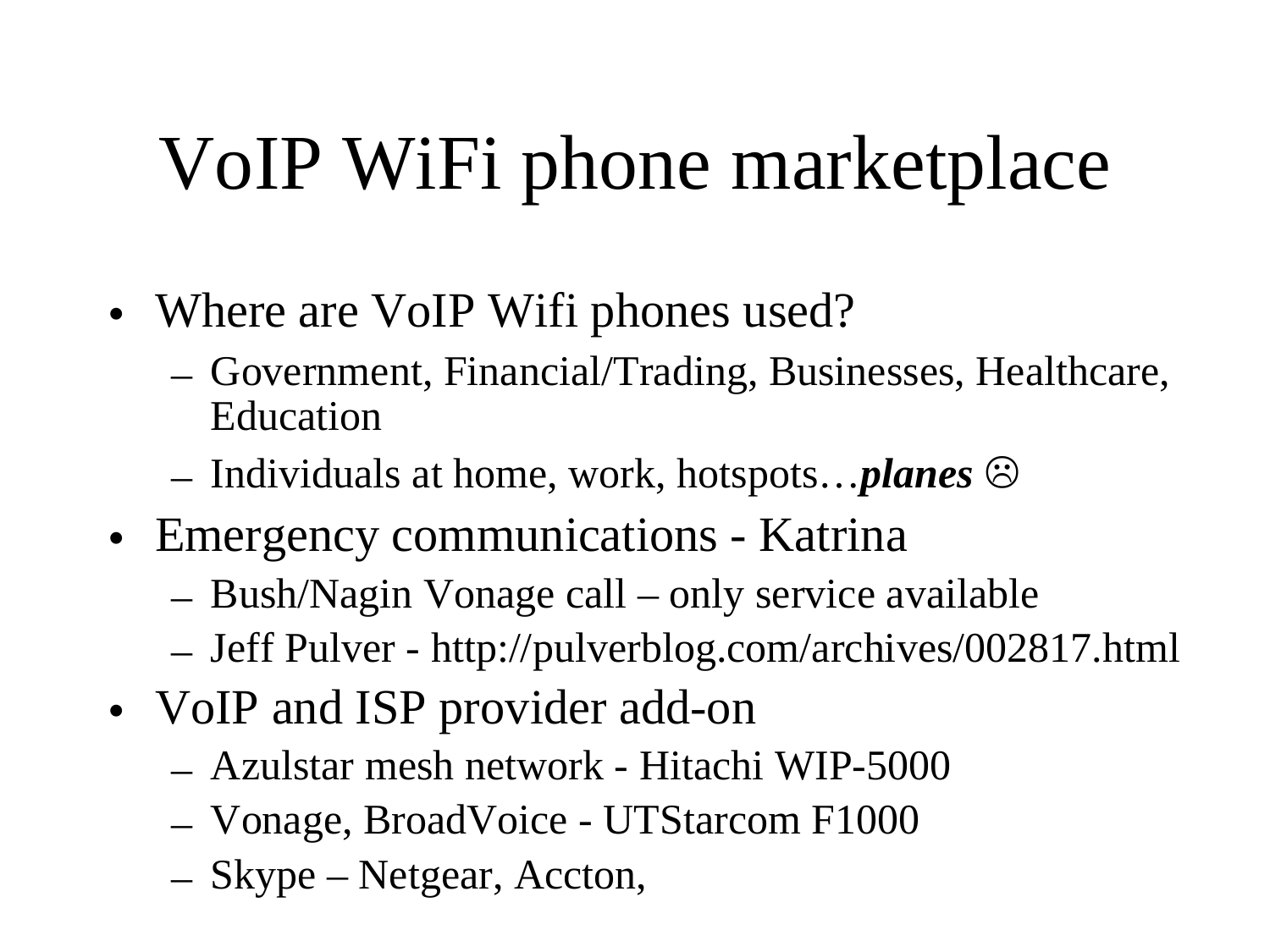# Marketplace security impact

- End user confusion
	- Many VoIP WiFi phone manufacturers
	- Lots of re-branded phones
	- Hard to find firmware, support, documentation
- Testing challenges
	- Variety of OS, web servers, FTP and TFTP clients
	- Multiple configuration options
	- Hard to obtain detailed specifications, source, etc.
	- Several trivial to DoS with simple scans/probes/attacks
	- Targeting features like email client, SMS, etc.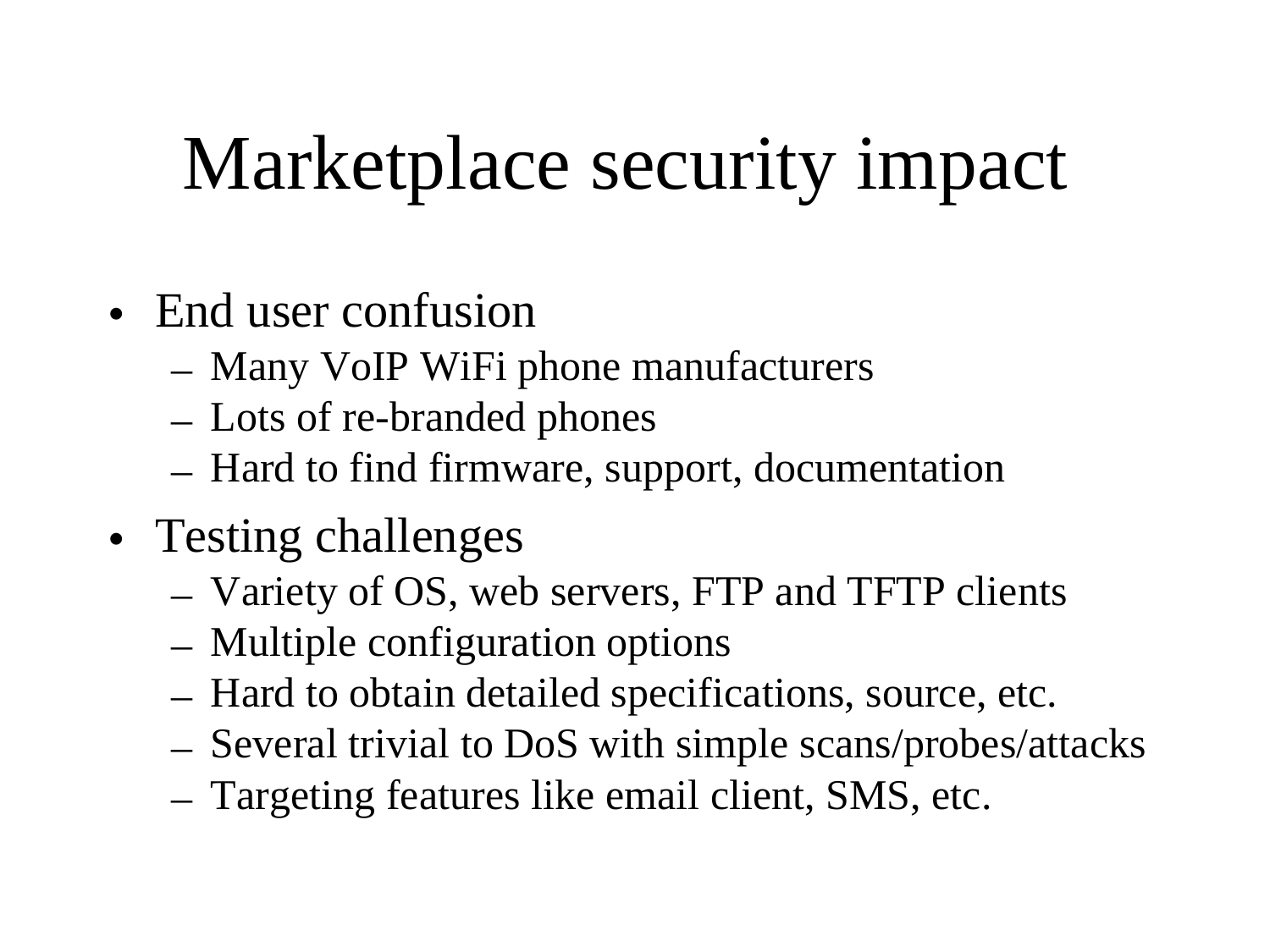### Agenda

- **Motivation**
- Emerging VoIP trends
- VoIP wifi phone marketplace

#### • **What does "secure" mean anyway?**

- VoIP wifi phone threat modeling
- Level one methodology
- WiFi phone testing
- Future testing
- Questions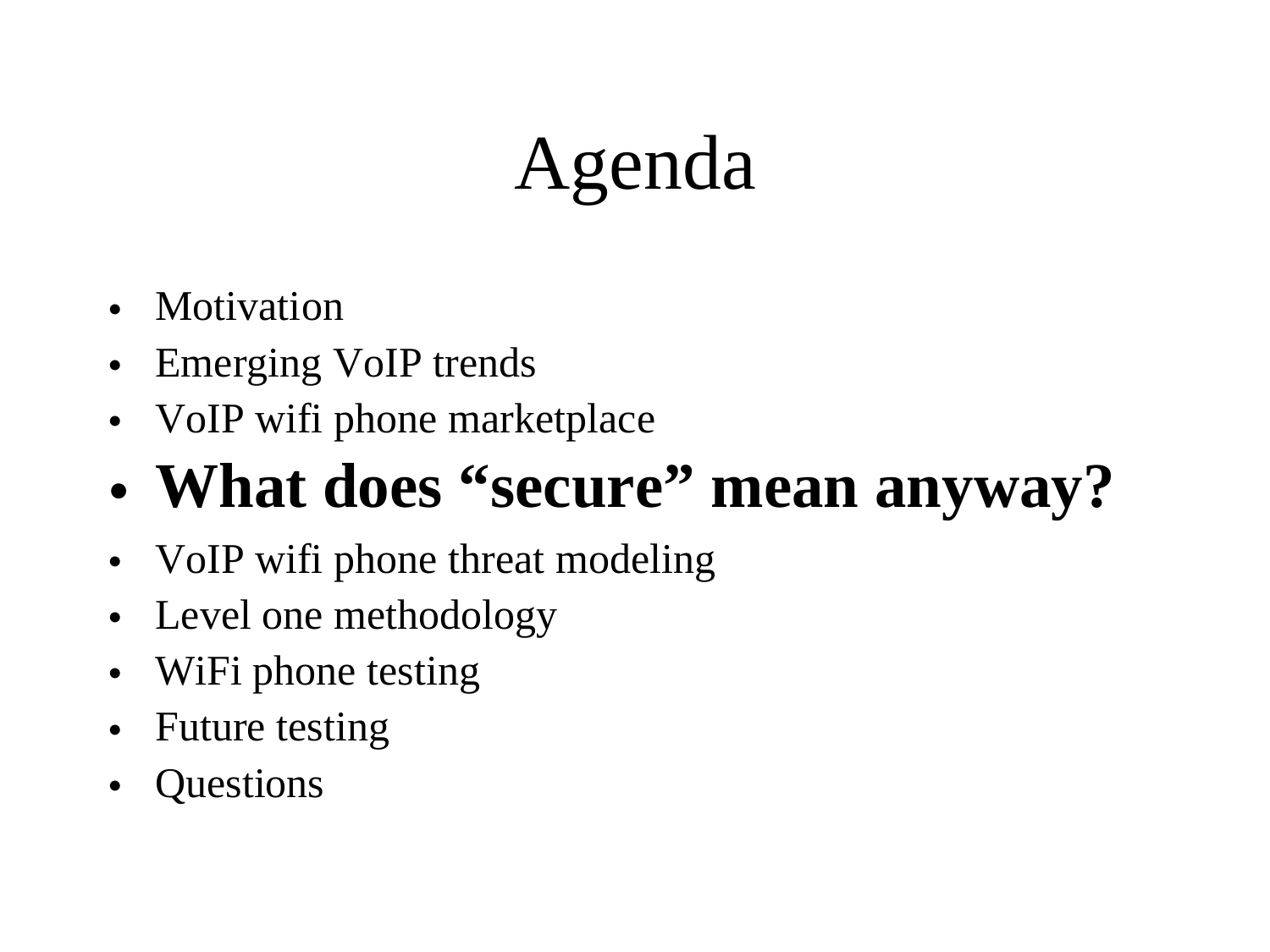### What does "secure" mean anyway?

**It is impossible to ensure a product is "secure" One can only really say it is not vulnerable to specific threats**

- Security features do not make a device itself secure
- Seems most folks really care about features
- "Caught between fear and greed"
	- Market drives development timetables, resources, headcount
	- Insatiable demand for new features (internal & external)
	- (Most) vendors reluctant to test beyond feature validation
- Big questions No easy answers
	- Product security vulnerability cost? (company + customer)
	- Where do you draw the line with internal security testing?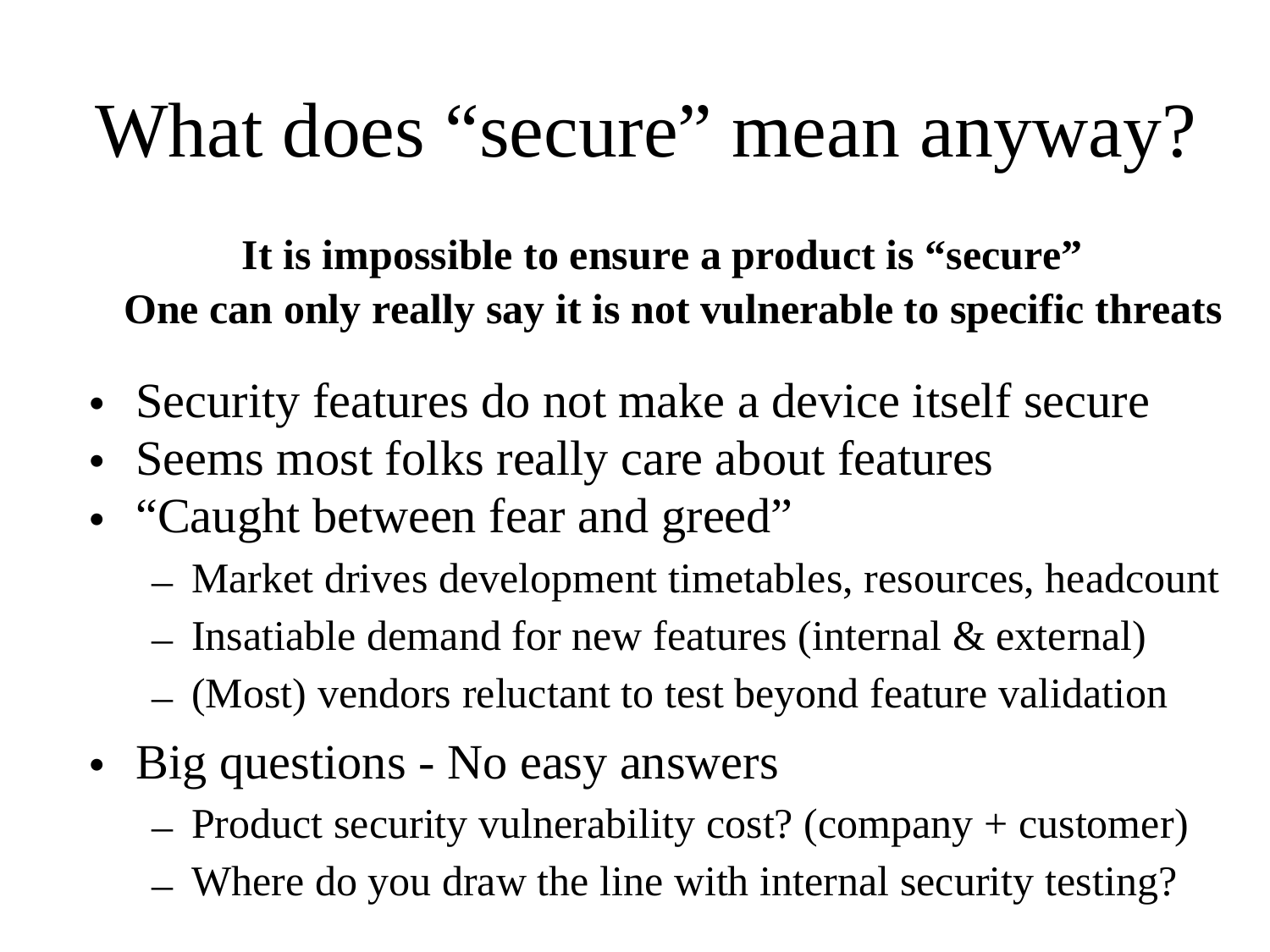# Agenda

- **Motivation**
- Emerging VoIP trends
- VoIP wifi phone market place
- What does "secure" mean anyway?
- **VoIP wifi phone threat modeling**
- **Level one testing methodology**
- WiFi phone testing
- Future testing
- Questions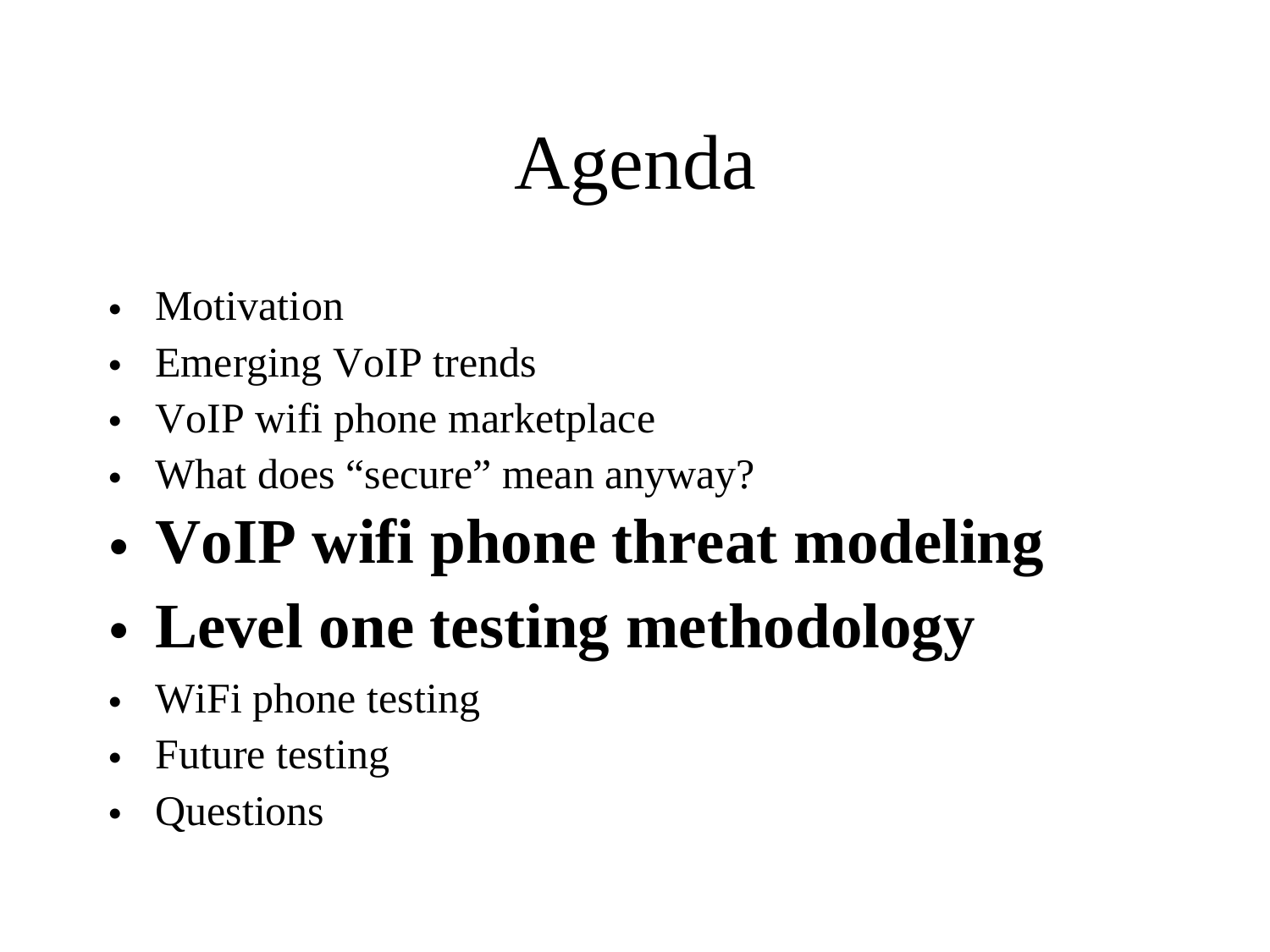#### Thinking like an attacker

- Rules? We don't need no stinkin' rules...
- All the time in the world, none of the constraints
- Exploit anything
- Abuse all access and features
- Use any tools or techniques available
- Ignore protocol (Step 1: *grep* for "must not")
- Leverage vendor info, tools, documents, support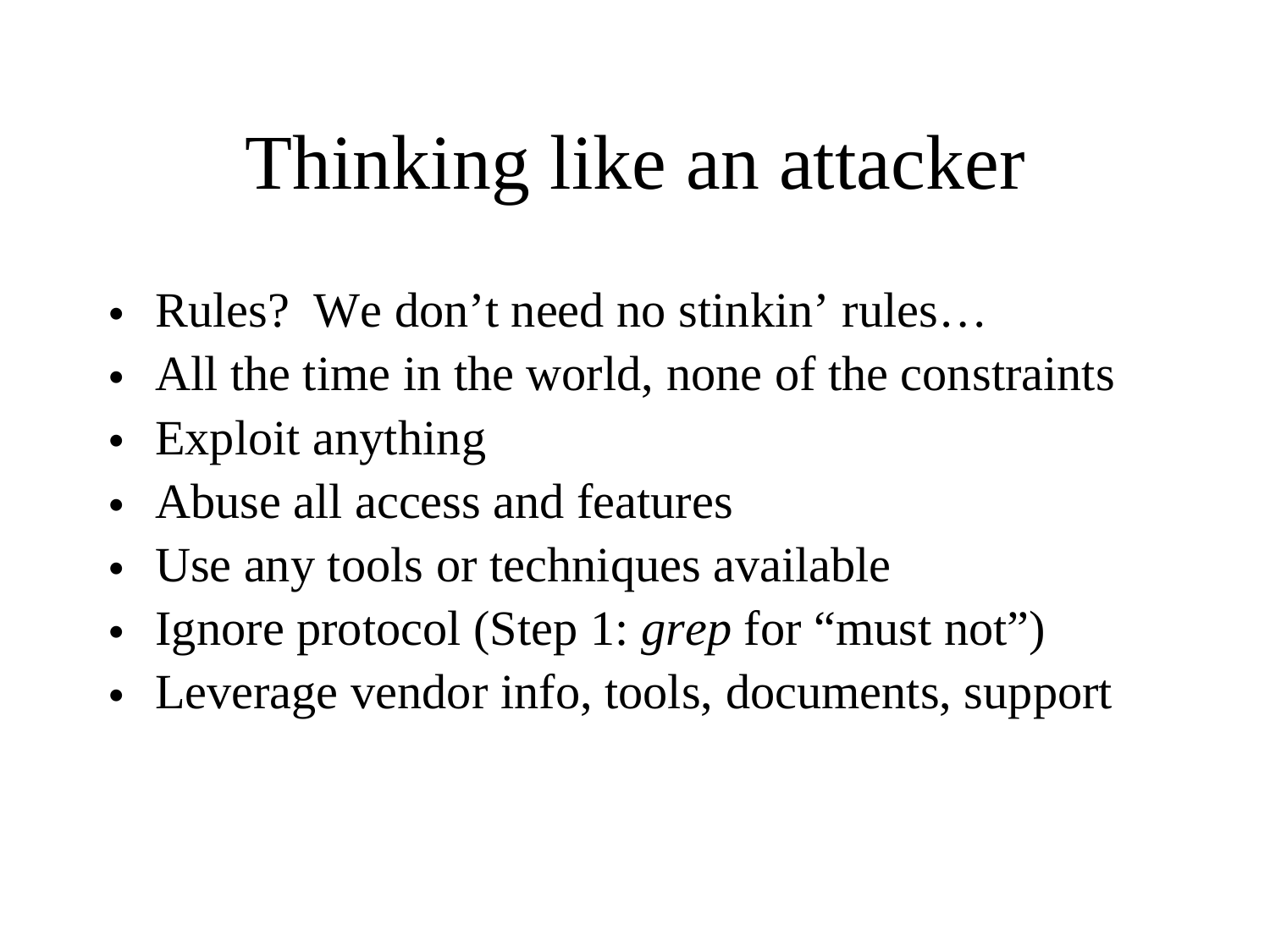# VoIP WiFi phone threat modeling

Questions that focus the analysis

- What type of phone?
- What is the attacker profile and goals?
- What kind of OS, applications are used?
- Are there known vulnerabilities in phone?
- Can any features can be misused?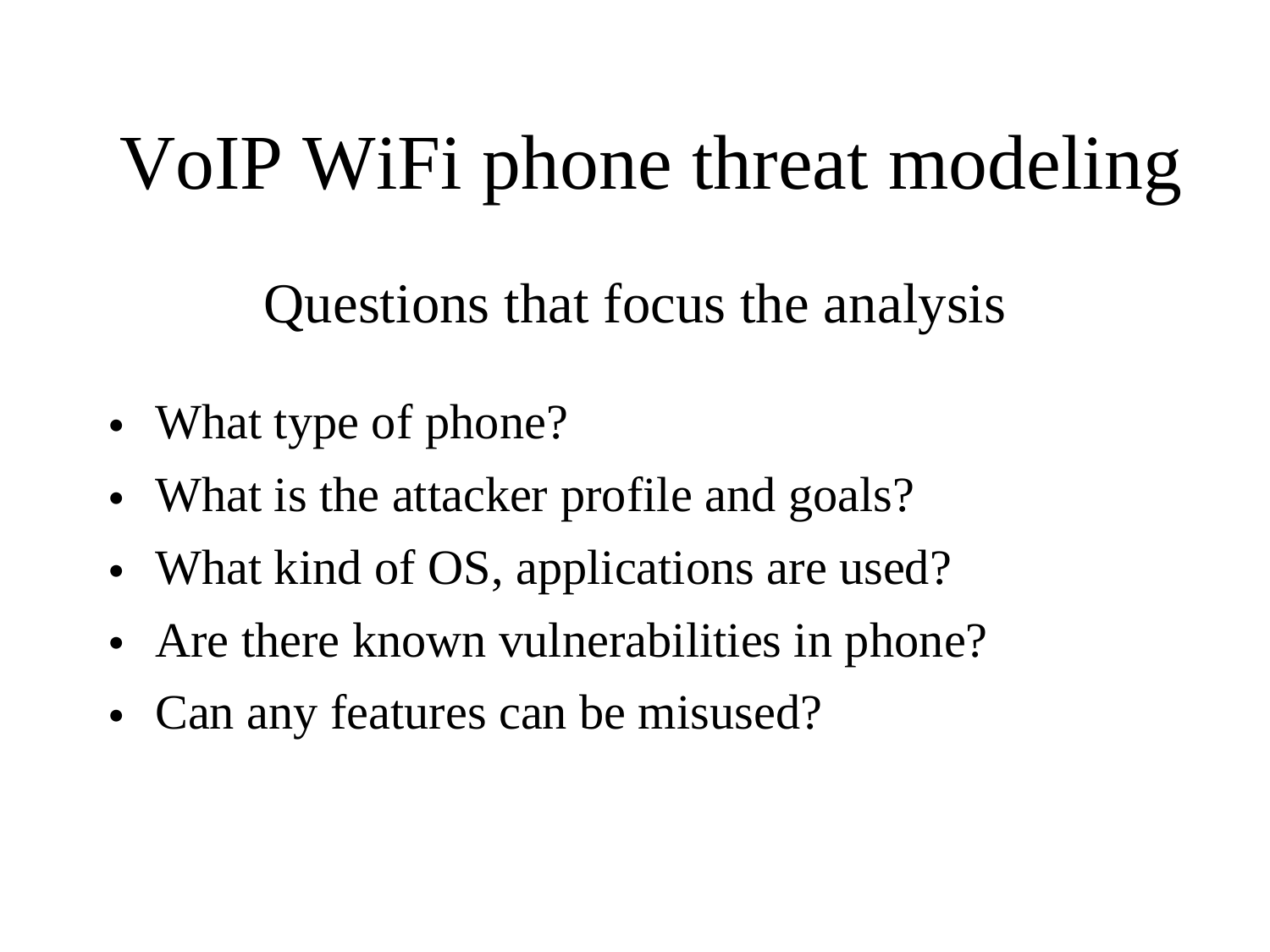## Level one methodology

- Level one is
	- "First look" from attacker's perspective
	- Risk and the threats from
		- Basic configuration, open ports, services, developer leftovers
		- Basic feature misuse
- Level one is not
	- Attacking crypto
	- Analyzing protocol implementation
	- Various phone configurations
	- Attacking features
	- Physical attacks via USB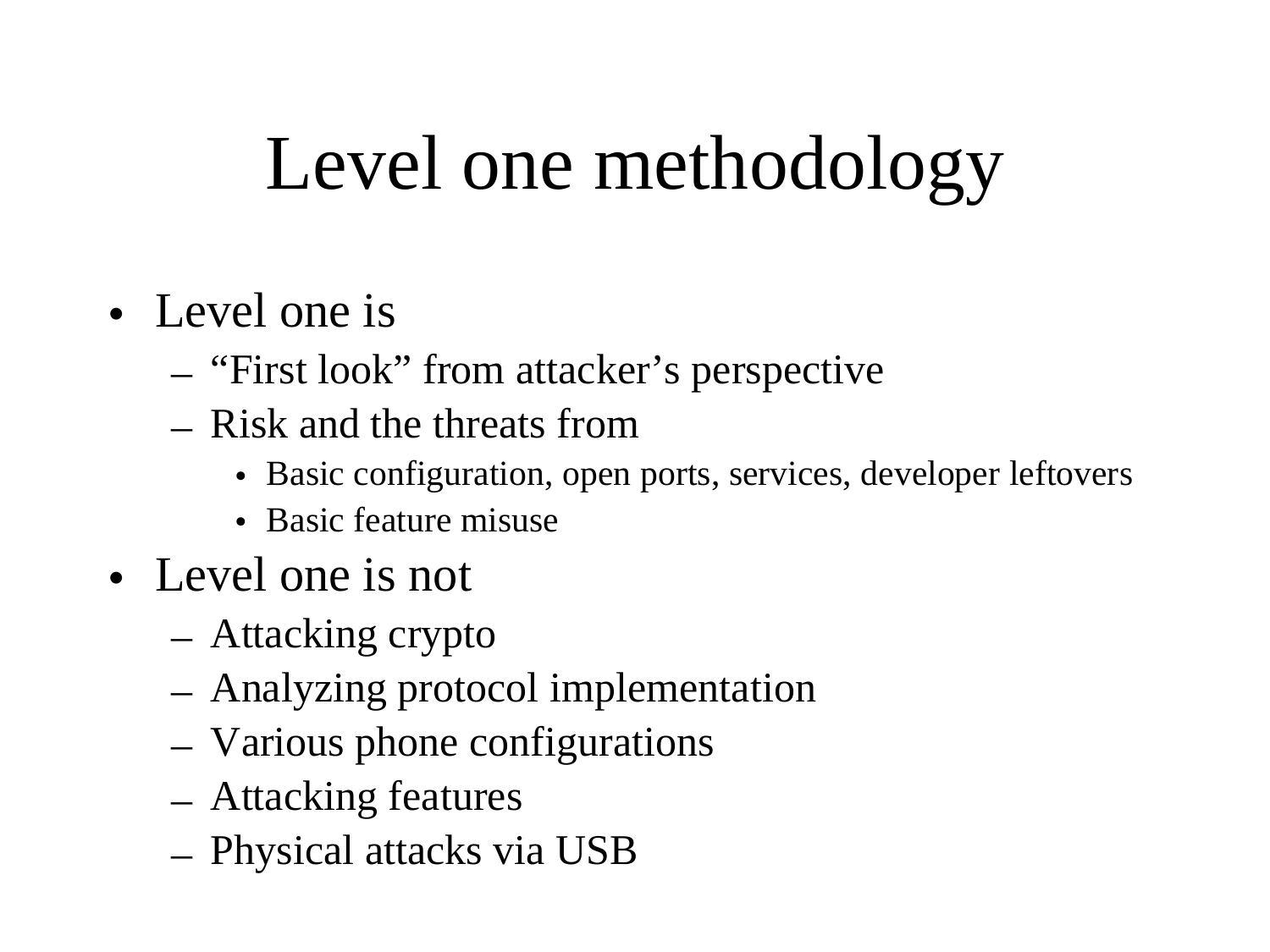#### Level one methodology

- Defining the target
	- IP address
- Defining the "Level one" attacker
	- Location  $\rightarrow$  remote
	- $\overline{\phantom{a}}$  Skill level  $\rightarrow$  low to medium
	- $\sim$  Tools  $\rightarrow$  free, Opensource, publicly available
	- Goals
		- See how it works, gather information for next phases
		- Identify OS, ports, services, features, "unique stuff"
		- Read/Modify config (SIP servers, DNS, address book, logins)
		- Remote access to HTTP daemon, undocumented debug ports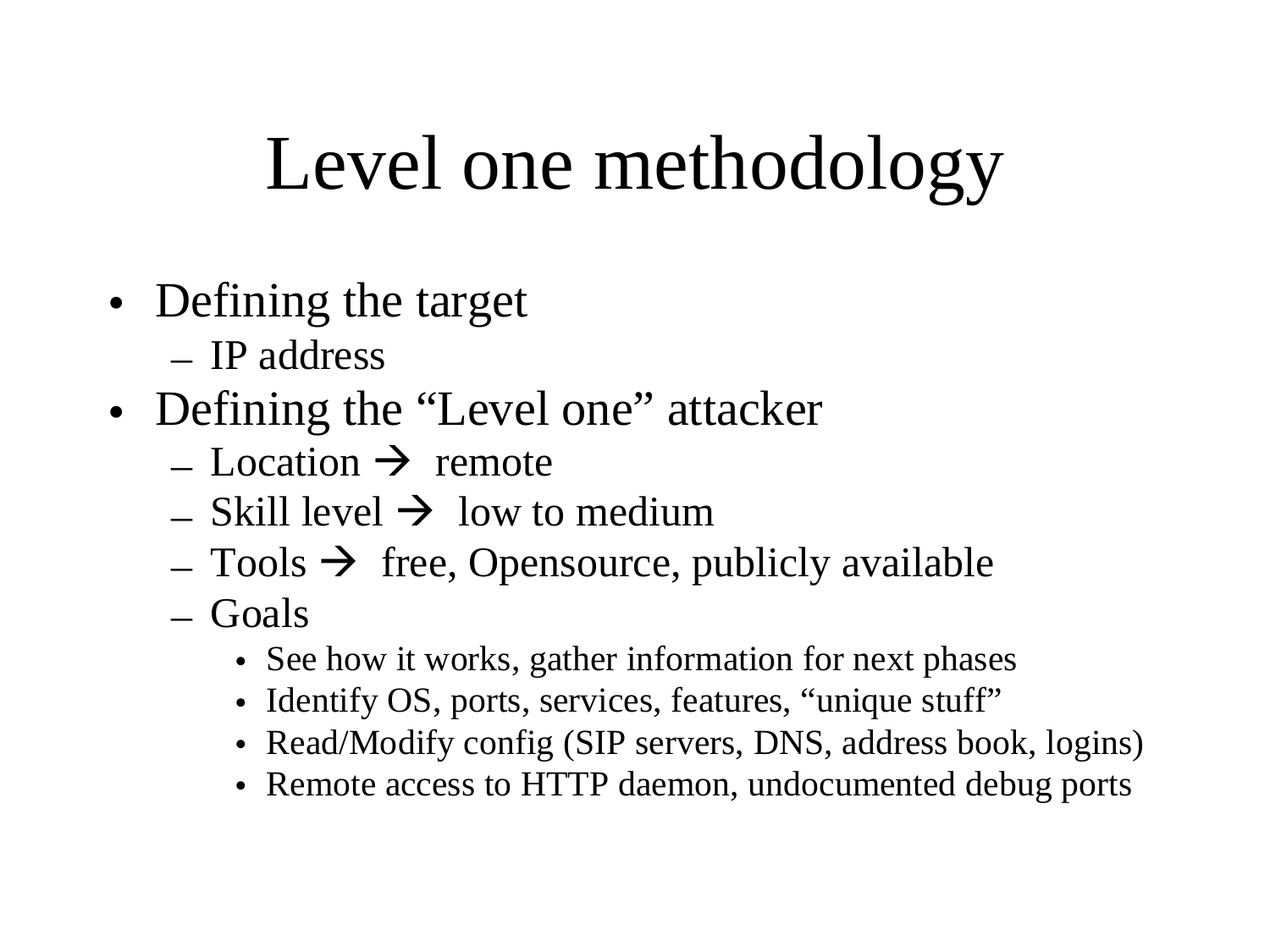#### Level one methodology

- Network access threat vectors How simple?
	- What if the attacker can just access the IP address?
	- How will he identify phone OS, ports and services?
	- What attacks can he perform against those services?
	- What further remote network access via phone?
- Device access threats
	- What can the attacker do if he can change the phone's configuration?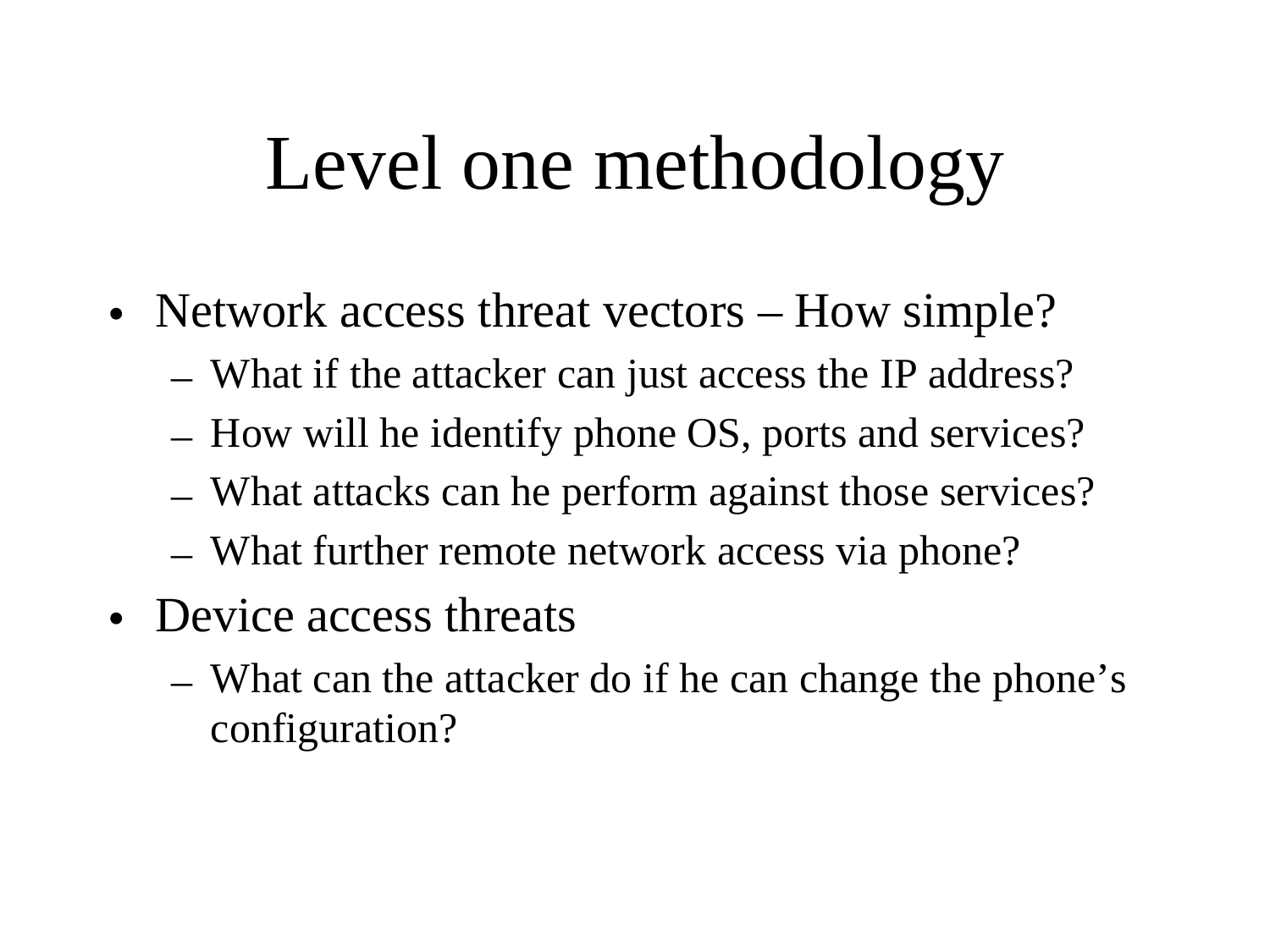# Agenda

- Motivation
- Emerging VoIP trends
- VoIP wifi phone marketplace
- What does "secure" mean anyway?
- VoIP wifi phone threat modeling
- Level one methodology

#### • **WiFi phone testing**

- Future testing
- Questions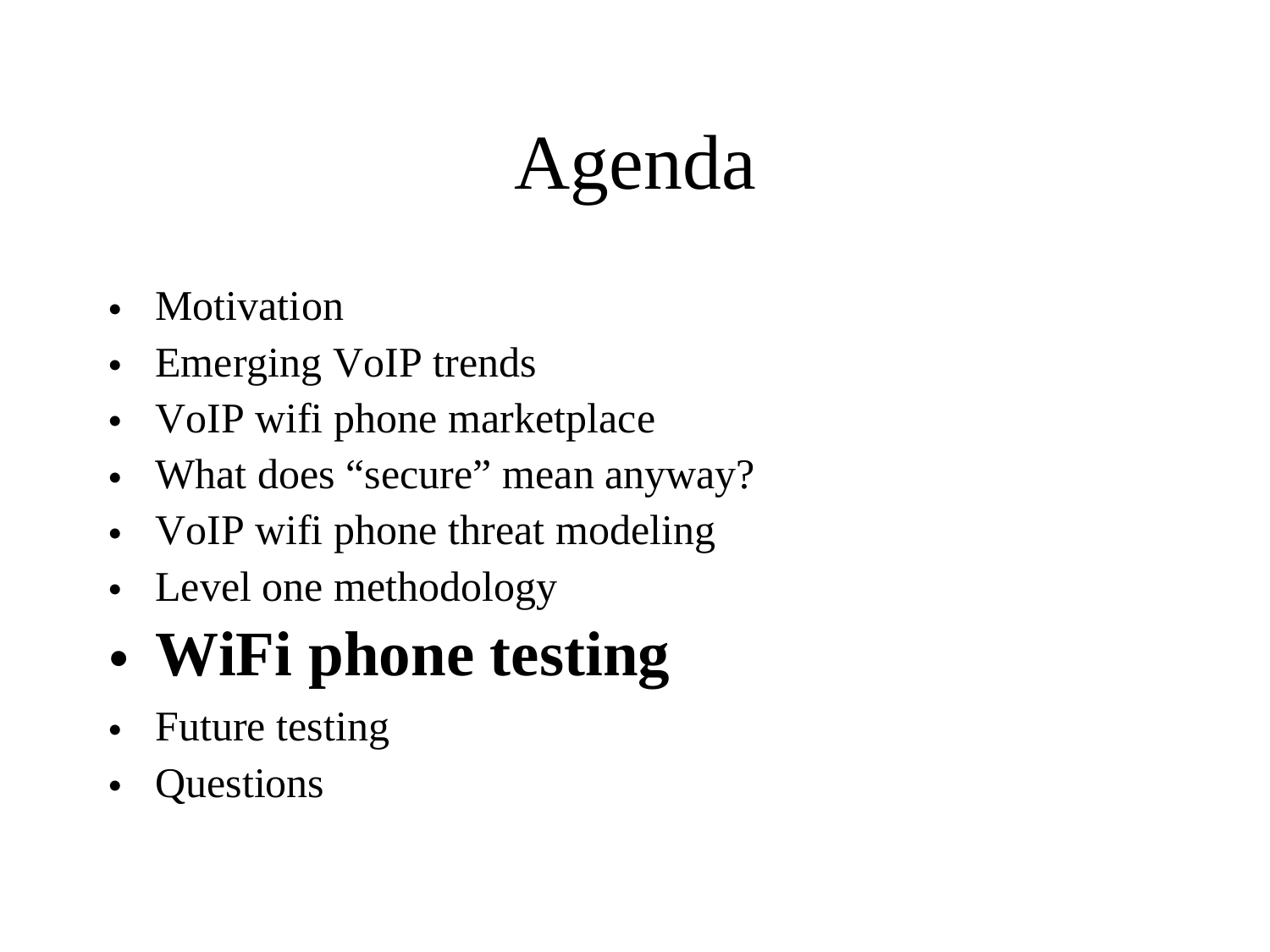#### Testbed

- VoIP WiFi phone
	- "Out-of-the-box" default settings
	- Linksys WRT54G AP
- Attacker
	- Firefox and Internet Explorer
	- Snmpwalk
	- Telnet, netcat
	- Nmap
		- Opensource contribution by submitting OS signature of unidentified phones - http://www.insecure.org/nmap/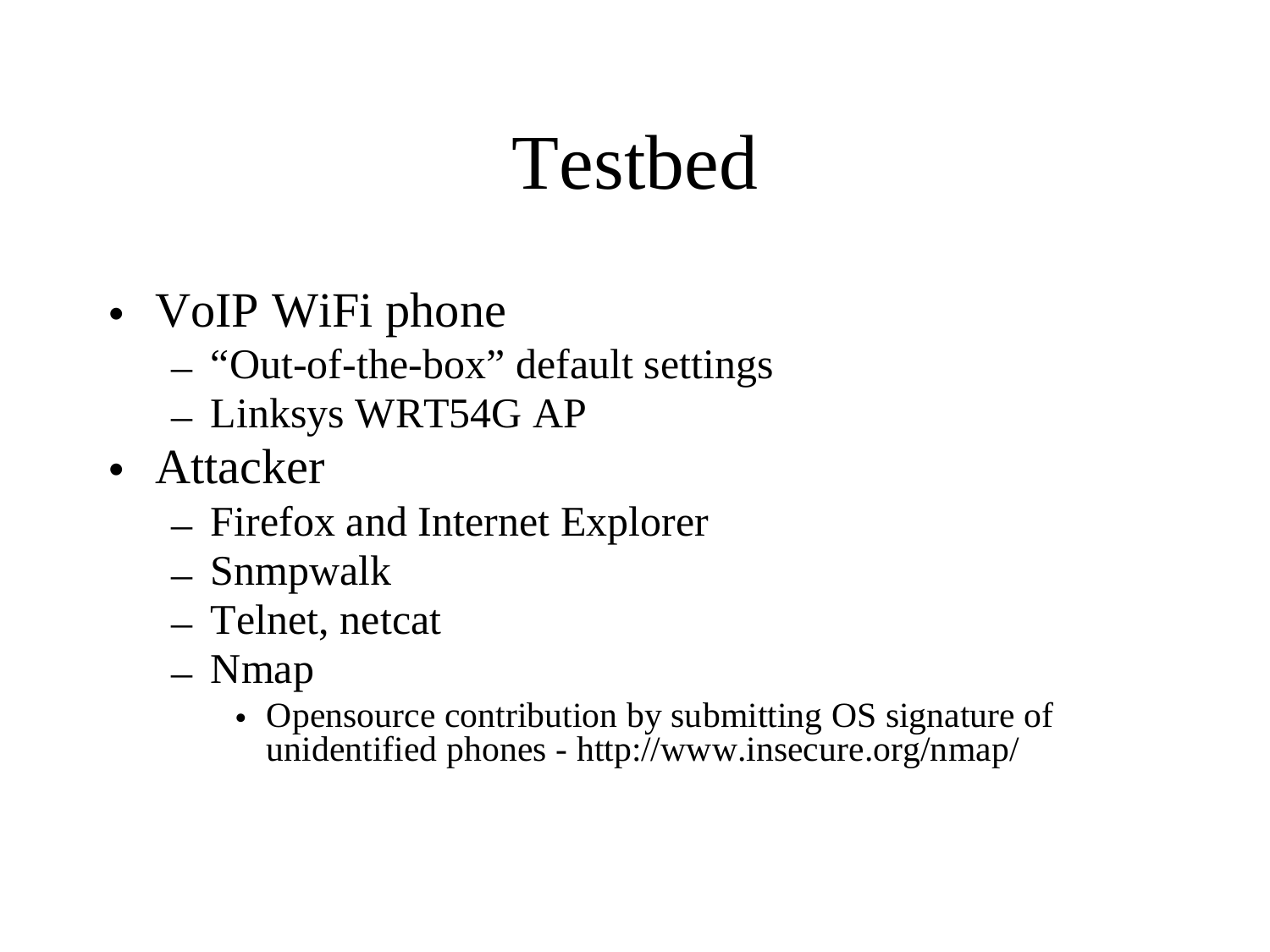#### WiFi phones: Level One

#### **November, 2005 - CSI**

- Cisco 7920
- Hitachi WIP-5000
- UTstarcom F1000
- Senao SI-680H
- ZyXel W2000 (Ver. 1)

#### **January, 2006 - ShmooCon**

- ZyXel W2000 (Ver. 2)
- **ACT P202S**
- Senao SI-7800H
- MPM HP-180W
- Clipcomm CP-100E
- Clipcomm CPW-100E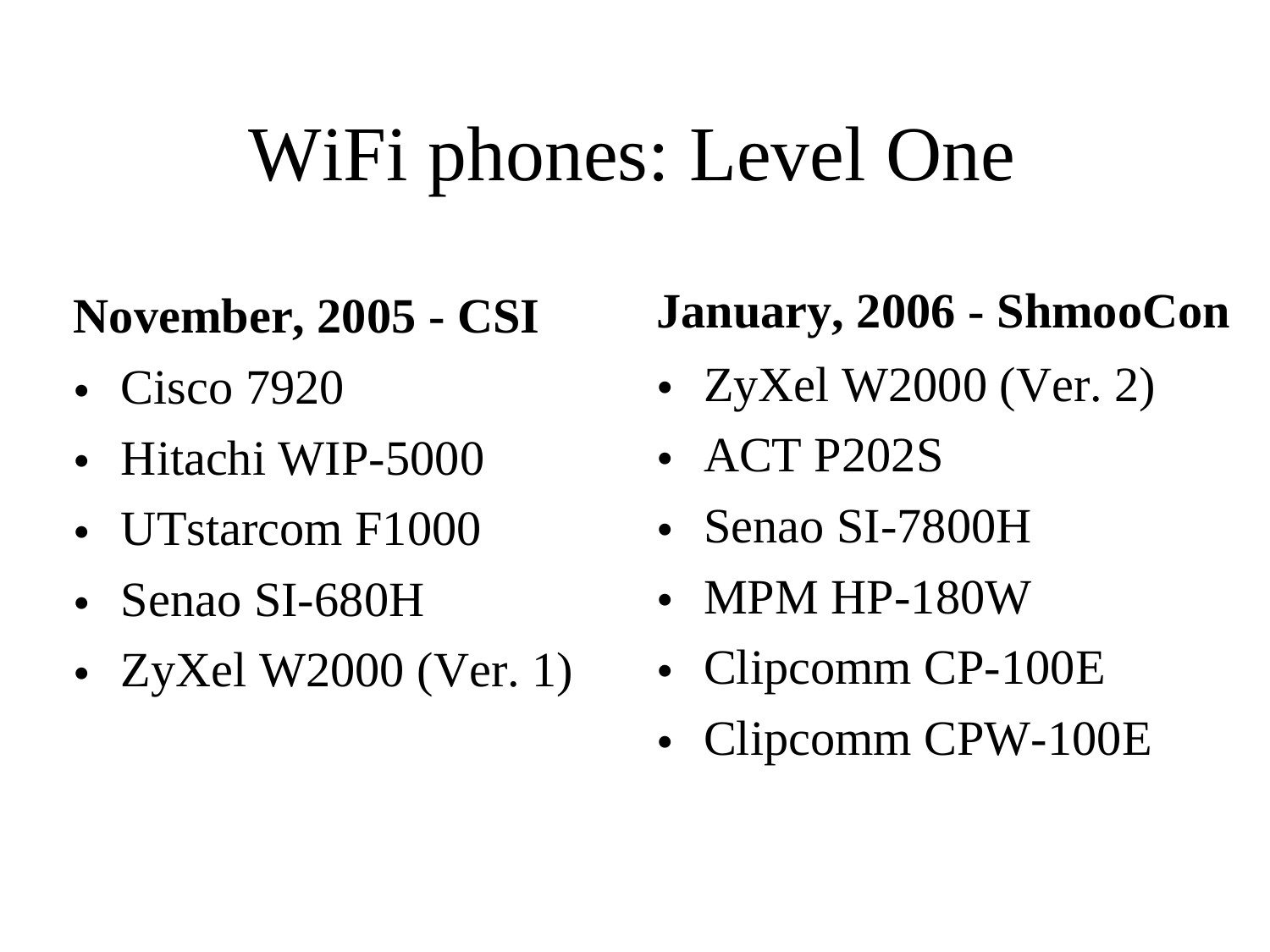#### Cisco 7920



- Only non-SIP phone evaluated (had one ;)
- Version and OS
	- 7920.3.3-01-07 on VxWorks
- Vulnerabilities
	- **Undocumented port**, UDP/17185 VxWorks WDB remote debugging (wdbrpc)
	- **SNMP daemon** enabled, read/write with "public, " "private" via SNMP.
- Exploitation
	- **Undocumented port** allows debug access
	- **SNMP** attacks can read/write device configuration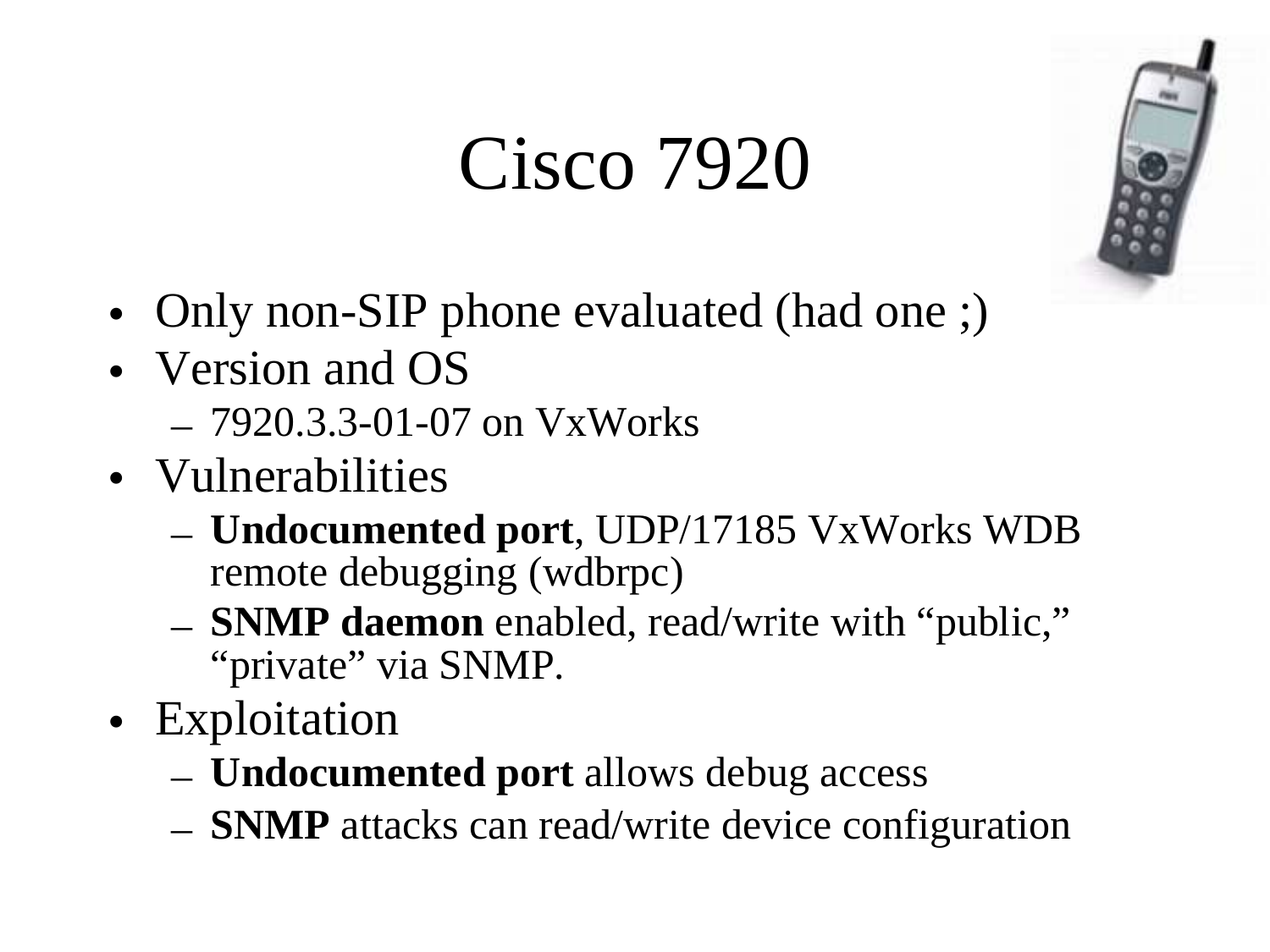#### Cisco 7920



- Workarounds
	- **SNMP and wdbrpc** service cannot be disabled
	- **SNMP** does not allow community string modification
- Vendor response
	- Same day response from Cisco PSIRT
	- Coordination on fixes and public advisory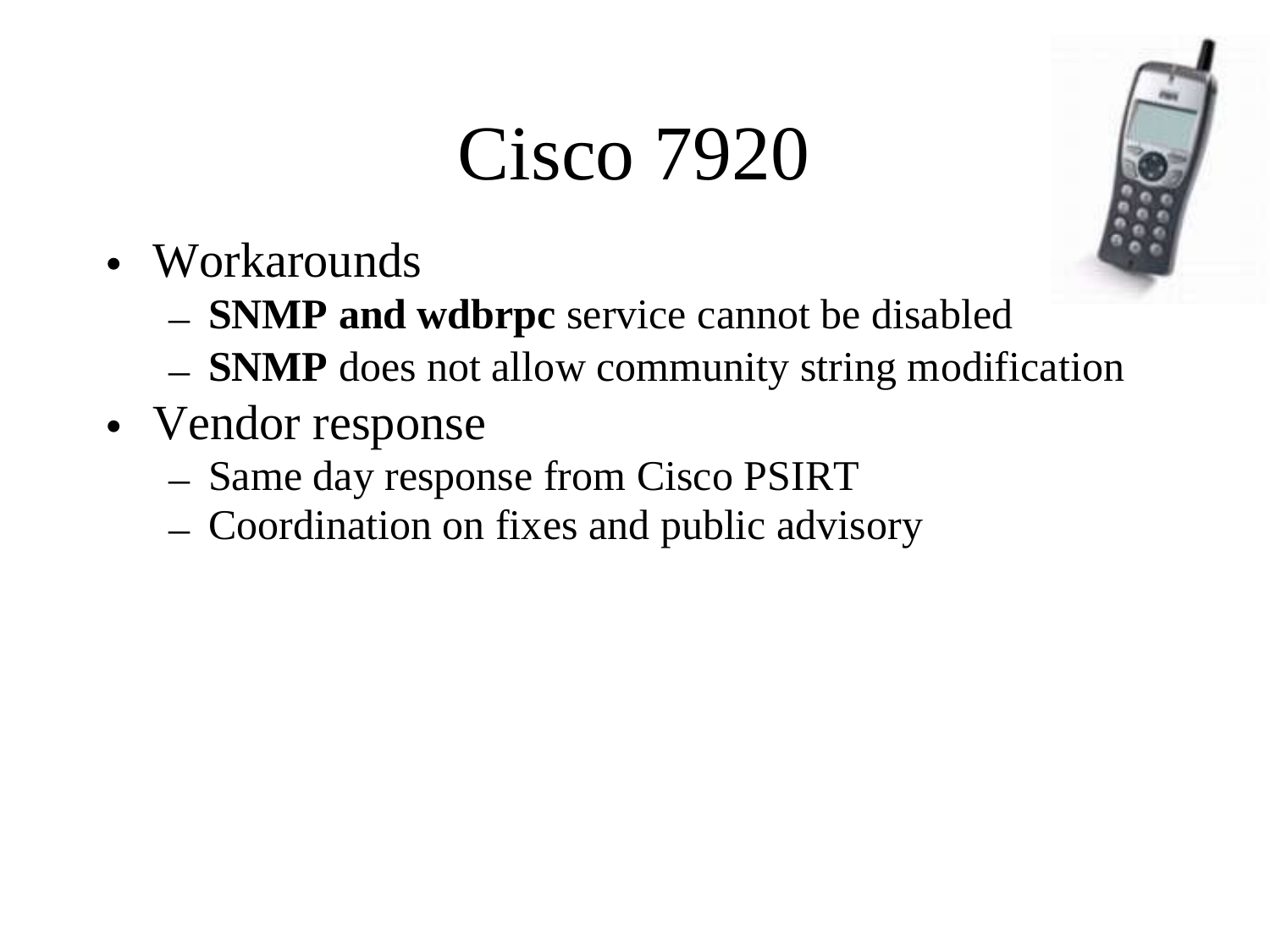### Hitachi WIP-5000

- Version and OS  $-$  V1.5.6 on FreeBSD 4.3
- Vulnerabilities
	- **HTTP index page** discloses software version, phone MAC address, IP address and routing
	- **HTTP** no default login credentials
	- **SNMP** enabled, read/write using any credentials
	- **Undocumented open port TCP/3390** Unidata Shell
	- **Hardcoded admin login "0000"** on device keypad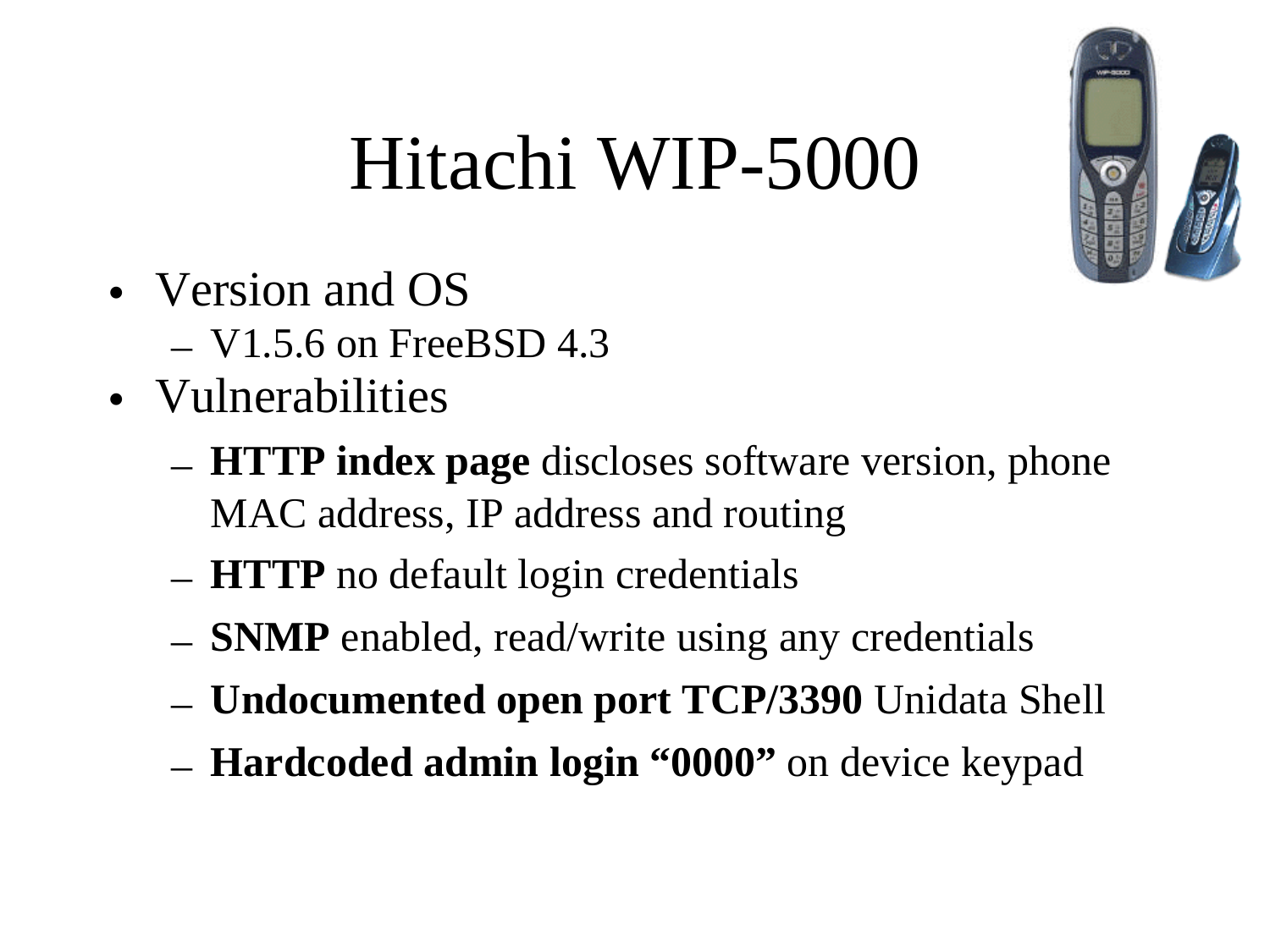# Hitachi WIP-5000



- Exploitation
	- **HTTP index page** discloses too much information (device, routing, firmware, etc.)
	- **HTTP** no default login credentials
	- **SNMP** read/write using any credentials
	- **Undocumented open port TCP/3390** Unidata Shell?
	- **Hardcoded admin password via keypad**
- Workarounds
	- **HTTP daemon index page** disable webserver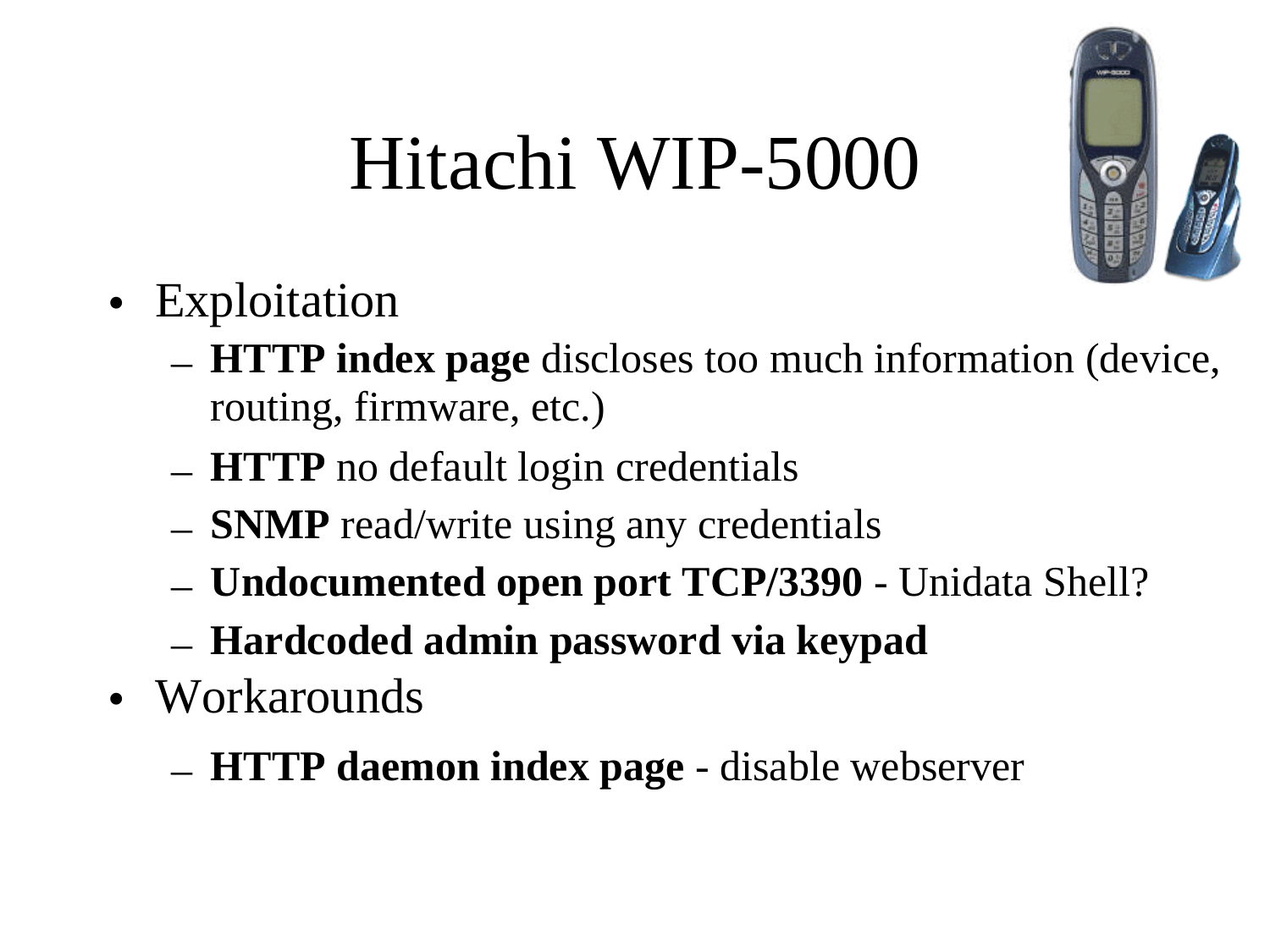# Hitachi WIP-5000



- Workarounds
	- **HTTP daemon –** change default no credential login
	- **SNMP daemon** cannot be disabled, nor can the read/write community strings be changed
	- **Undocumented open port TCP/3390** cannot be disabled
	- **Hardcoded admin password via keypad** cannot be changed
- Vendor response
	- No direct response, but fixed
	- www.hitachicable.co.jp/infosystem/security/pdf/917076.pdf
- Comments
	- AzulStar ISP mesh network phone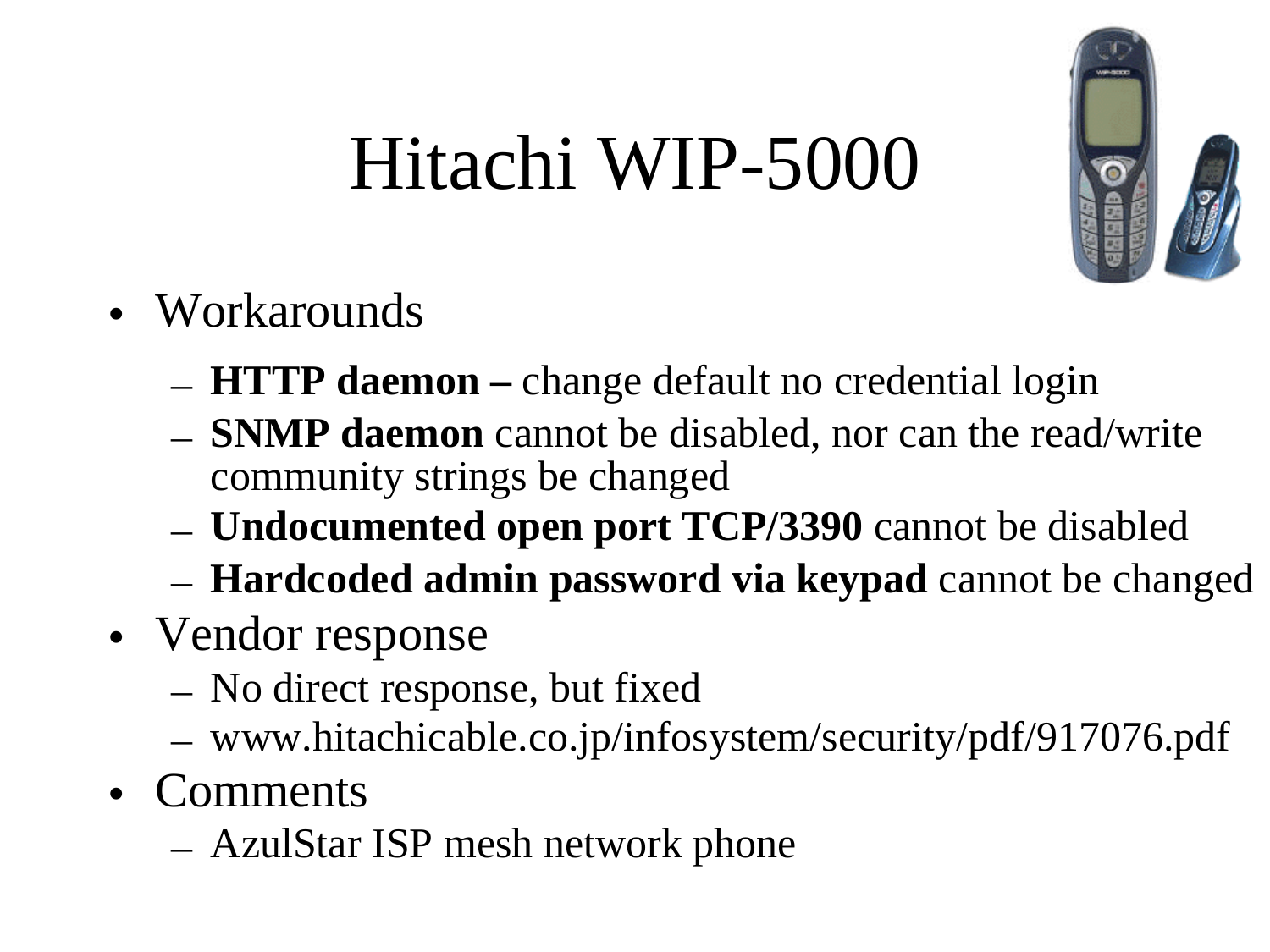## UTStarcom F1000

- Version and OS – S2.0 on VxWorks
- Vulnerabilities
	- **Undocumented SNMP daemon** enabled, read/write using "public/private" community string
	- **Undocumented Telnet** root VxWorks login "target/password"
	- **Undocumented rlogin** unauthenticated VxWorks shell
- Exploitation
	- **SNMP** attacker can read/modify phone MIB
	- **Telnet and rlogin** debugging, direct memory dumping/injection, read/write configuration, enable/disable/restart services, reboot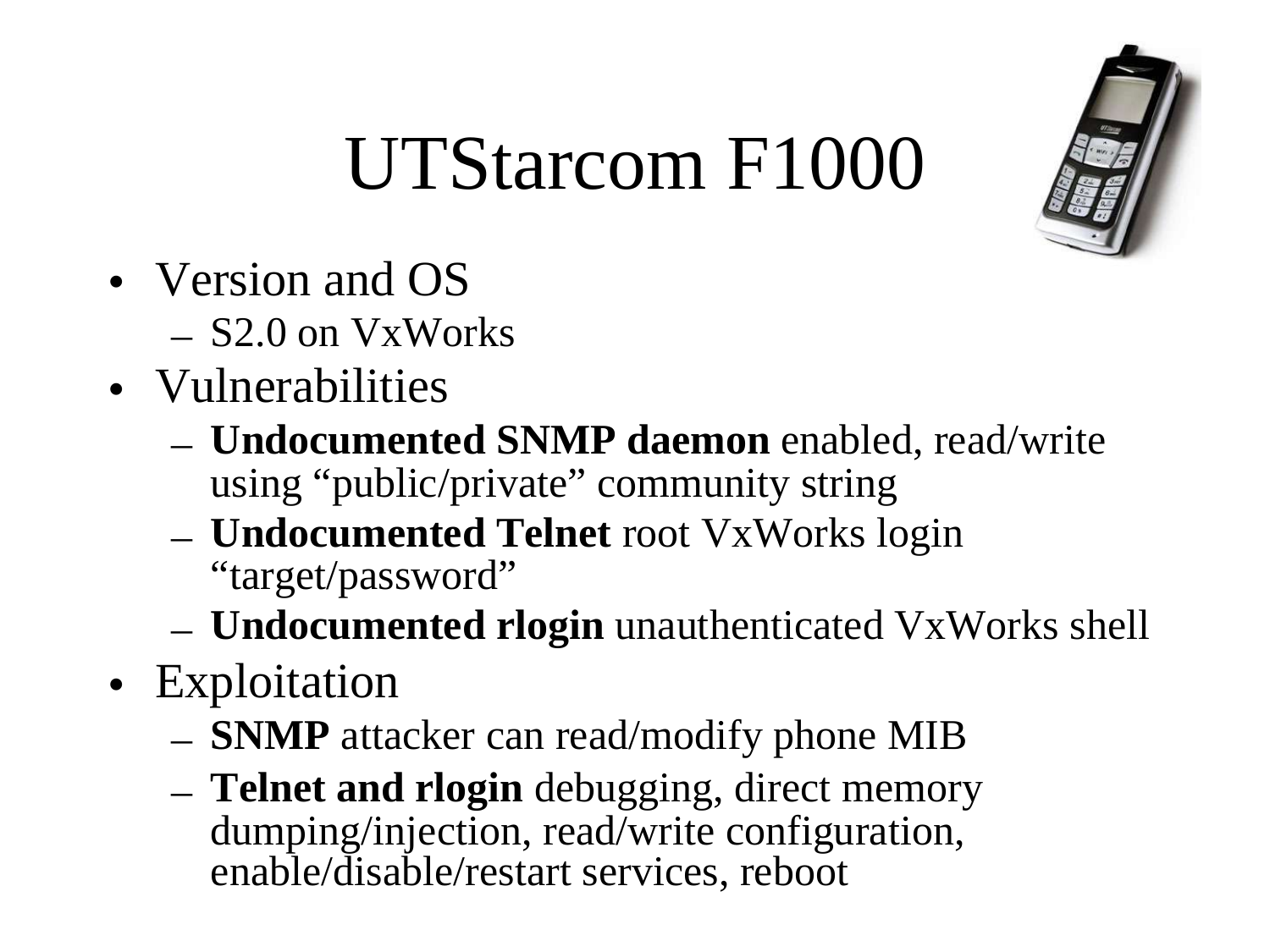#### UTStarcom F1000



- Workarounds
	- **SNMP** cannot be disabled, credentials cannot be changed
	- **Telnet** cannot be disabled, user/pass is changeable
	- **Rlogin** cannot be disabled, no authentication can be enabled
- Vendor response
	- None
- Comments
	- Vonage is shipping this phone as of late December, 2005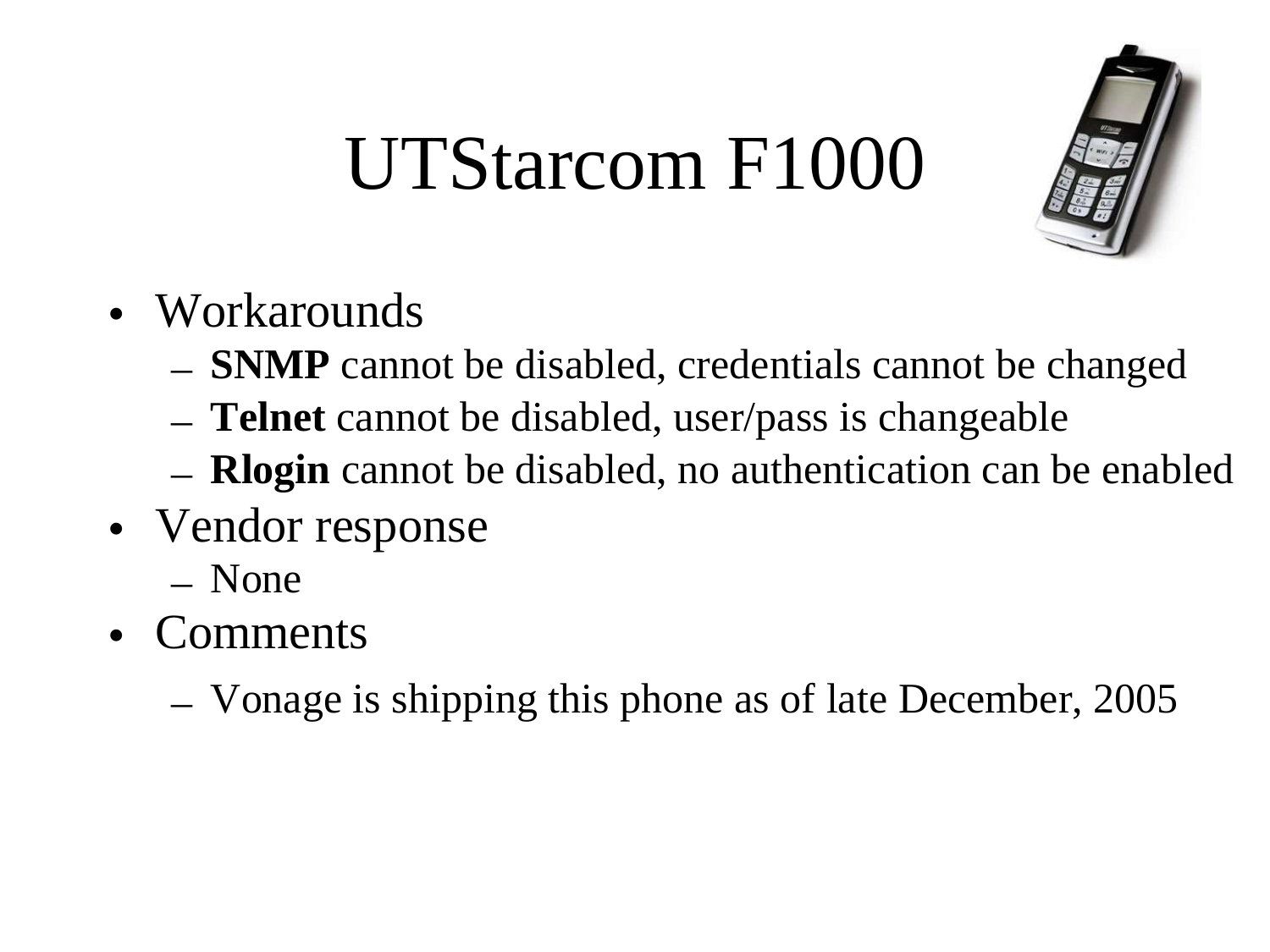

# Senao SI-680H

- Version
	- 0.03.0839 on VxWorks
- Vulnerability
	- **Undocumented port**, UDP/17185 VxWorks WDB remote debugging (wdbrpc)
- Exploitation
	- **Undocumented port**, UDP/17185 debug access
- Workaround
	- **Undocumented port**, UDP/17185 cannot be disabled
- Vendor response None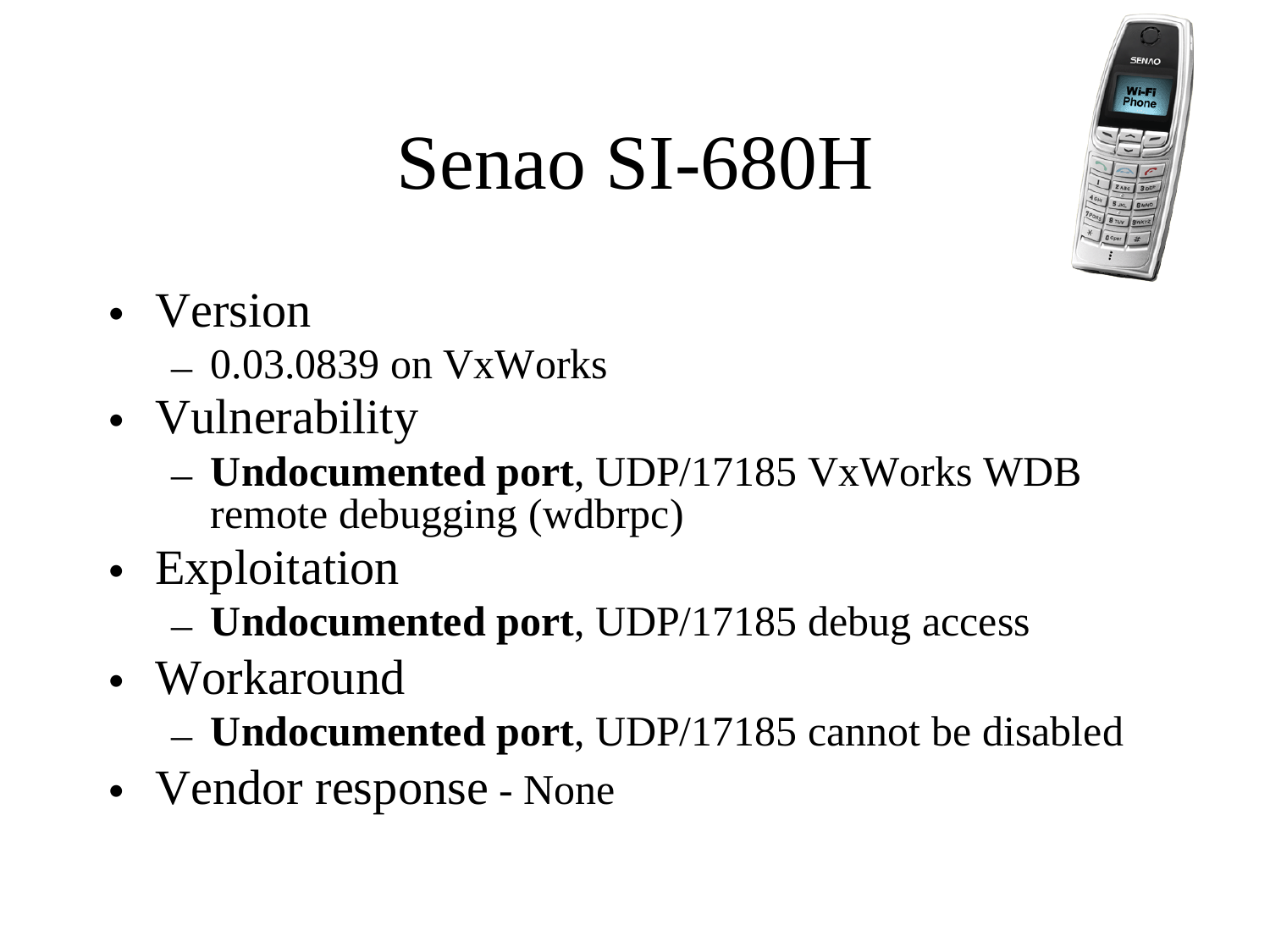

# ZyXel W2000 (Version 1)

- Version
	- Wj.00.10 on VxWorks
- Vulnerabilities
	- **Hardcoded DNS to two servers in Taiwan**
	- **Undocumented open port** UDP/9090 provides MAC and firmware version on connect
- Exploitation
	- **Undocumented open port** UDP/9090 provides attackers an easy way to identify the device firmware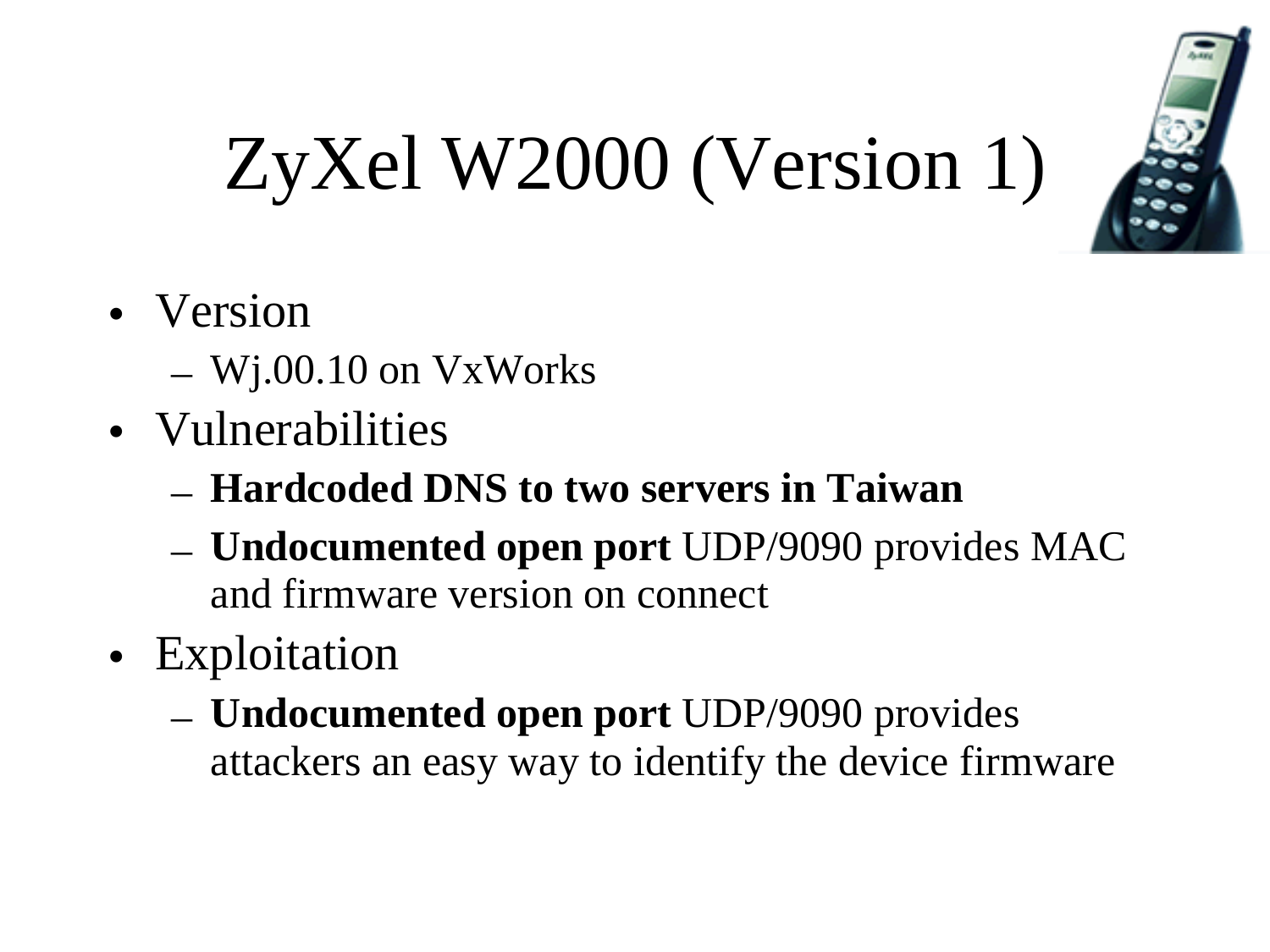

# ZyXel W2000 (Version 1)

- Exploitation (cont'd)
	- **Hardcoded DNS servers**
		- DoS of NTP servers hoses **ZyXel phones worldwide**
		- Control DNS requests and route to 0wn3d SIP gateways
- Workarounds
	- **Undocumented open port** UDP/9090 cannot be disabled
	- **Hardcoded DNS servers** cannot be modified
- Vendor response None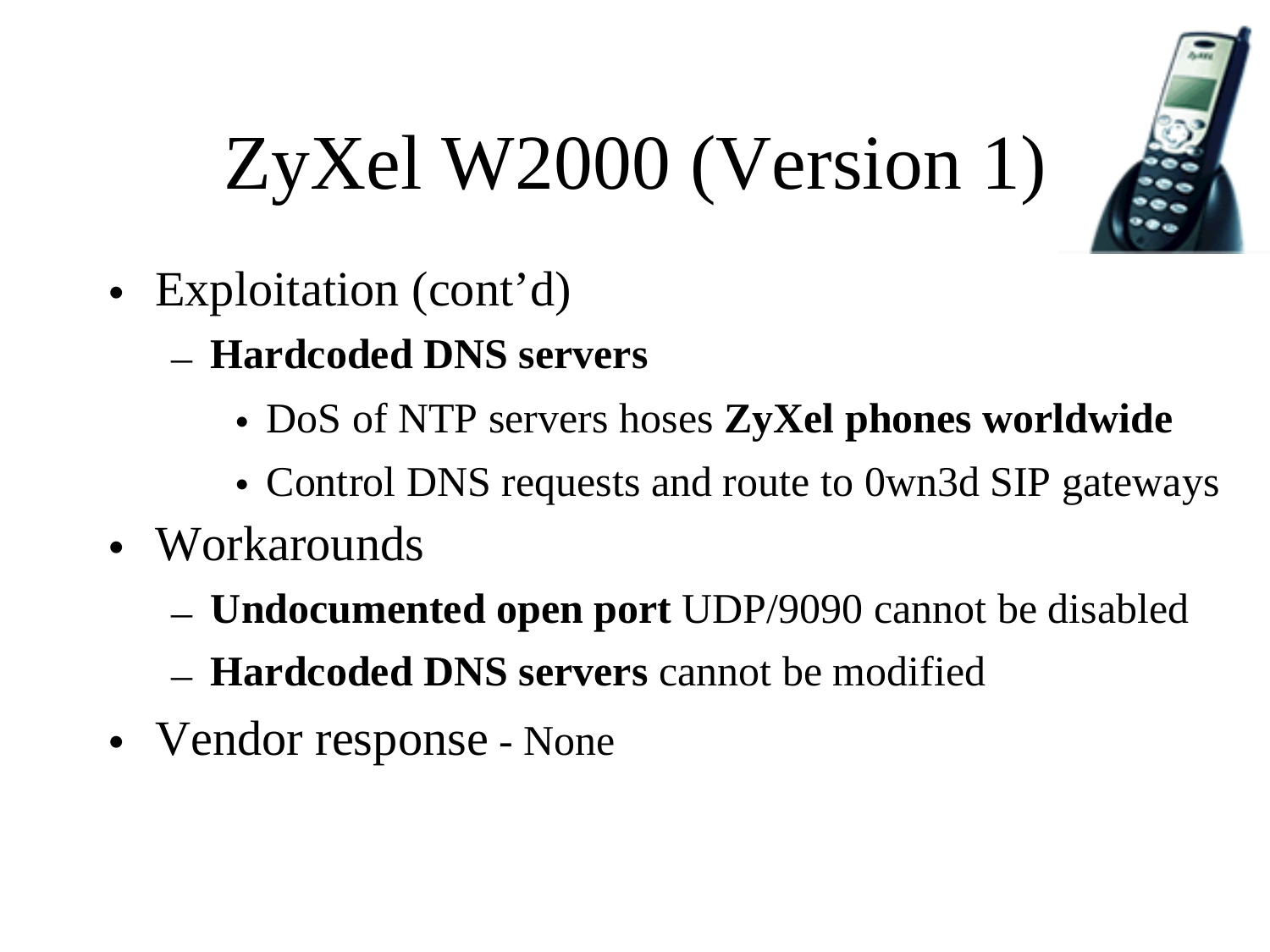# ZyXel W2000 (Version 2)

- Firmware version was BETA, hardcoded DNS, UDP/9090
- Upgrading firmware failed on at %99 with "Not enough" memory" error using Firefox
- My new \$200 brick
- Response from ZyXel
	- $-$  "Use IE"
	- Gee, not documented!
	- RMA time

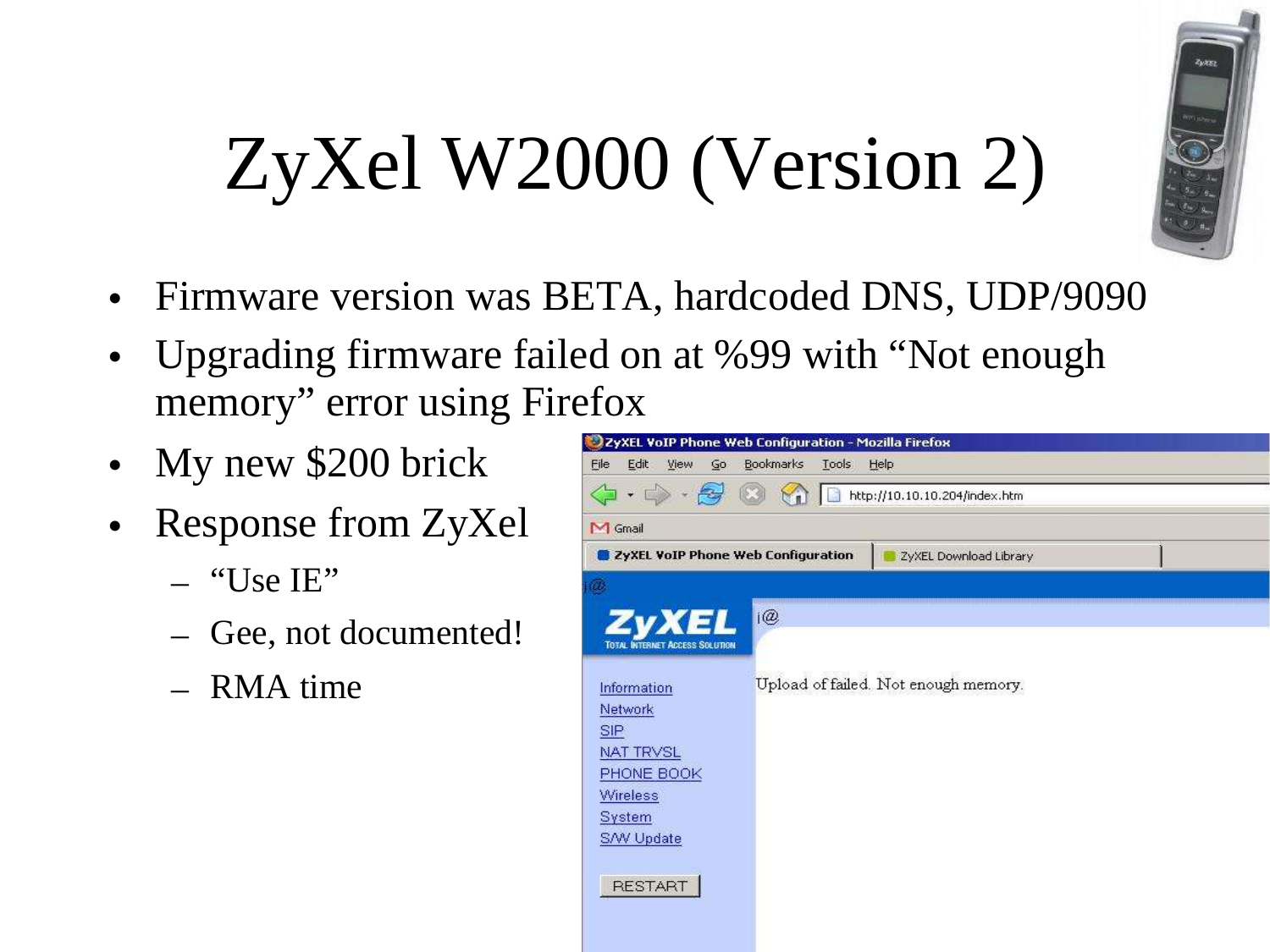

# ZyXel W2000 (Version 2)

- Second W2000
- Version
	- $-$  WV.00.02 on VxWorks
- Vulnerabilities
	- **Undocumented open port** UDP/9090 provides MAC and firmware version on connect
- Exploitation
	- **Undocumented open port** UDP/9090 provides attackers an easy way to identify the device firmware and MAC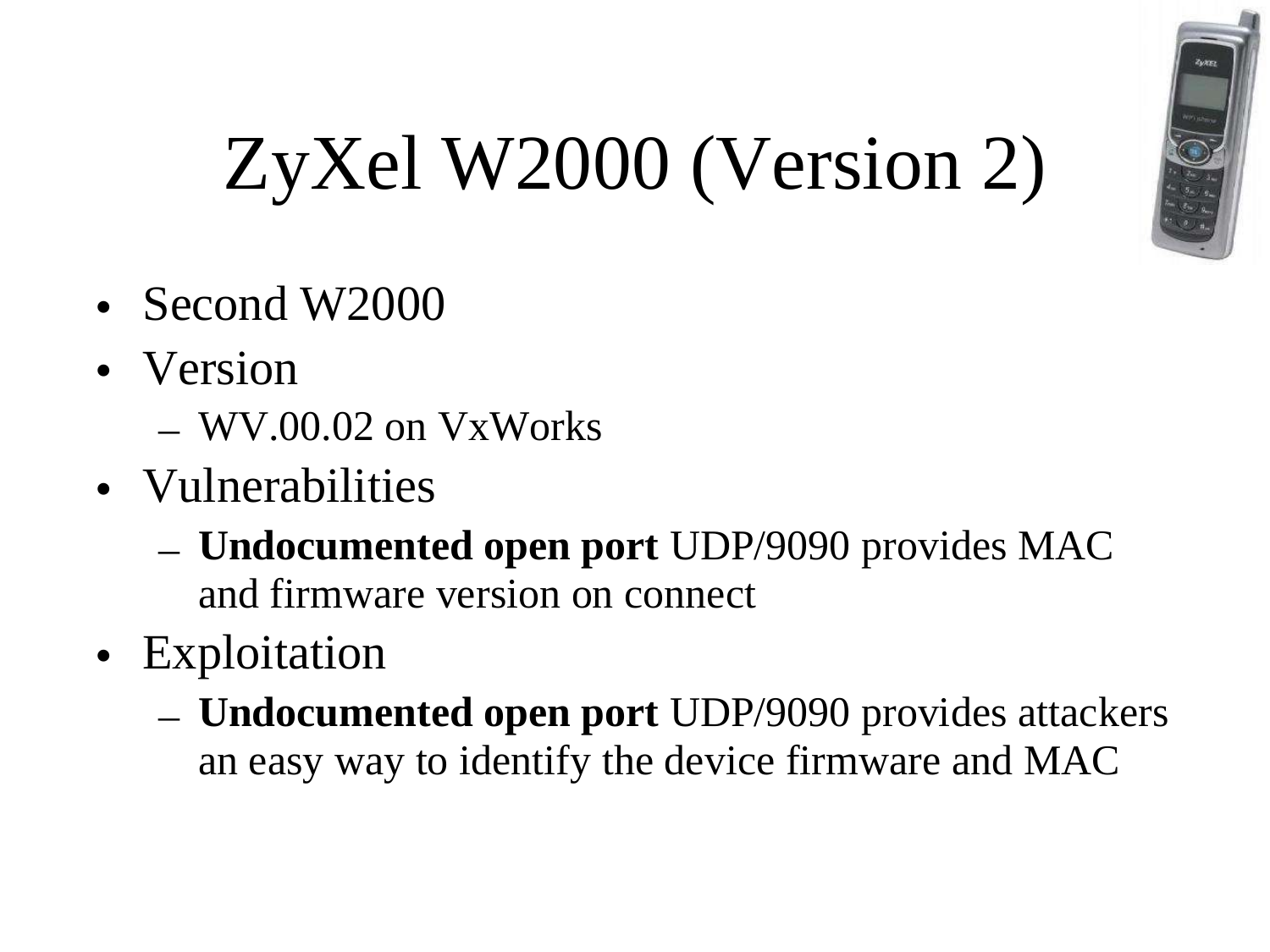# ACT-P202S



- American Century Telecommunications
- Version and OS
	- 1.01.21 on VxWorks (also runs JAVA applications)
- Vulnerabilities
	- **Undocumented port**, UDP/17185 VxWorks WDB remote debugging (wdbrpc)
	- **Undocumented port**, TCP/513, rlogin
	- **Undocumented port**, TCP/7, echo
- Exploitation
	- **Undocumented port**, UDP/17185 debugging access
	- **Undocumented port**, TCP/513 rlogin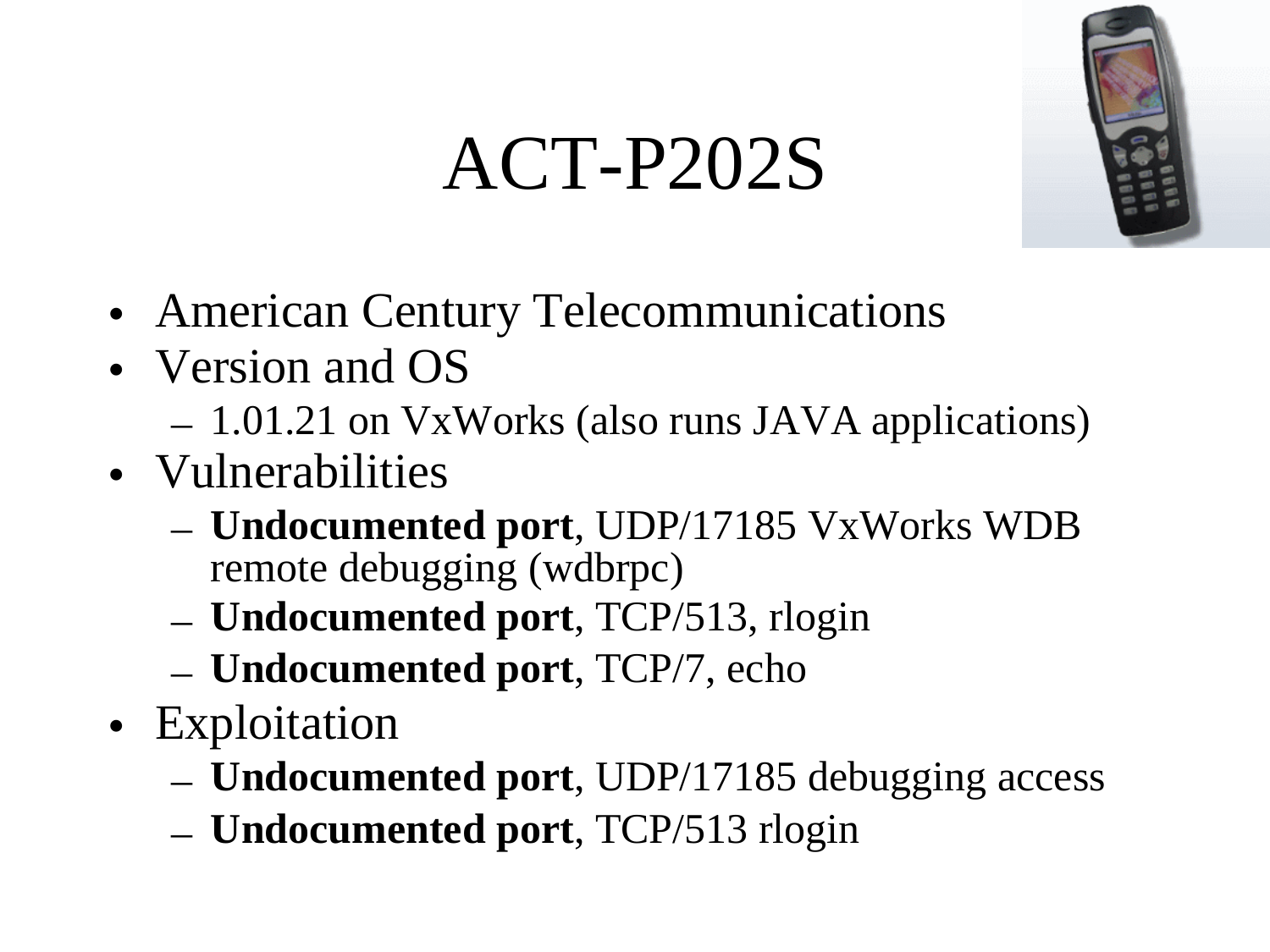#### • Workaround

- **Undocumented ports** cannot be disabled
- Vendor response exchanged email, answered questions, etc.

ACT-P202S

- Comments
	- HTTP daemon on TCP/9999
	- Hardcoded NTP server in Taiwan
	- Snip from ACT email response
		- Got IANA lesson?

"Port 17815 - reserved for debugging purpose Port 513 - reserved for telnet access Port 7 - allow others to ping"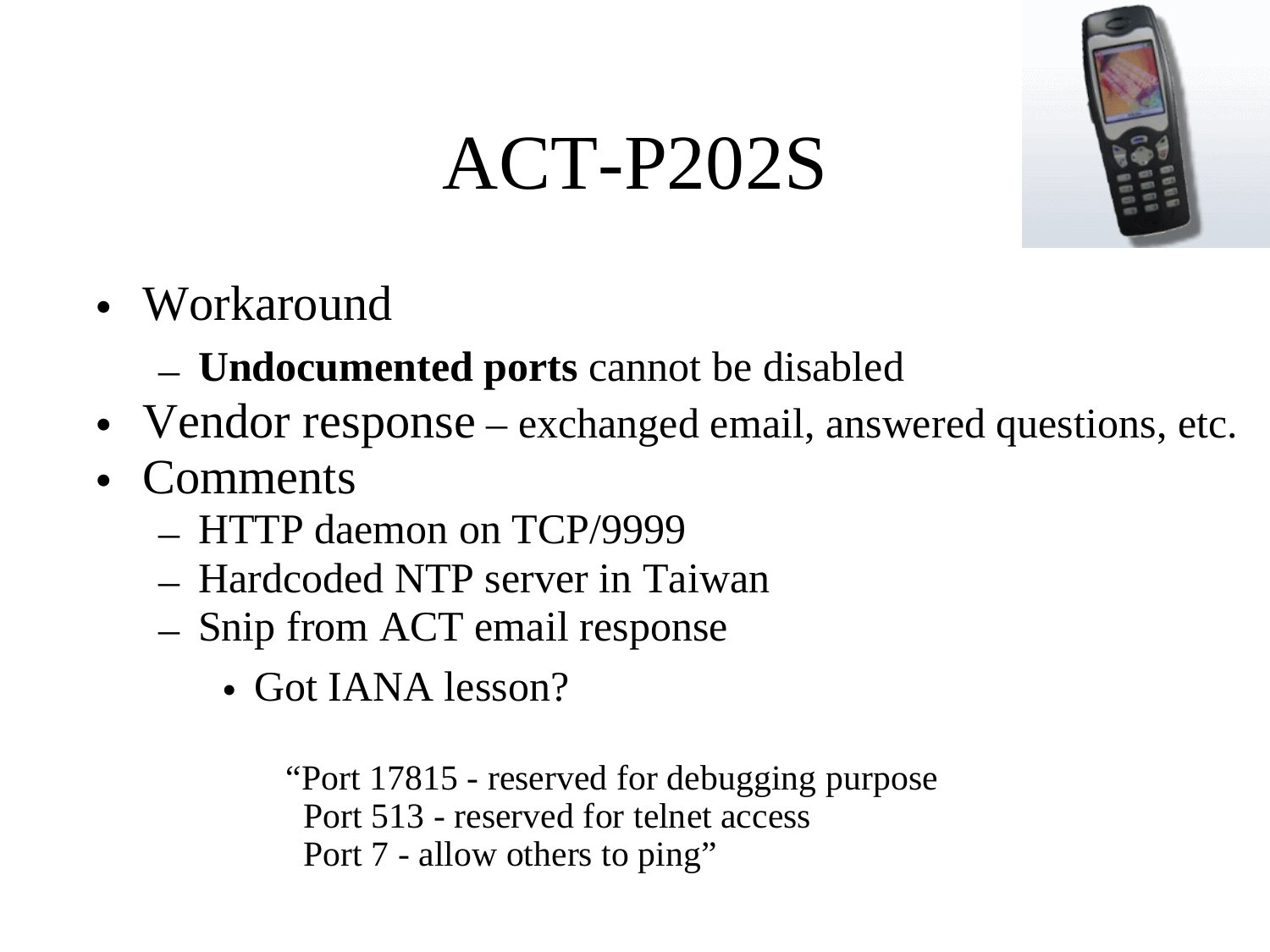### Senao SI-7800H

- Version
	- 0.03.0001 on VxWorks
- Vulnerability
	- **Undocumented port**, UDP/17185 VxWorks WDB remote debugging (wdbrpc)
- Exploitation
	- **Undocumented port**, UDP/17185 debug access
- Workaround None
- Vendor response None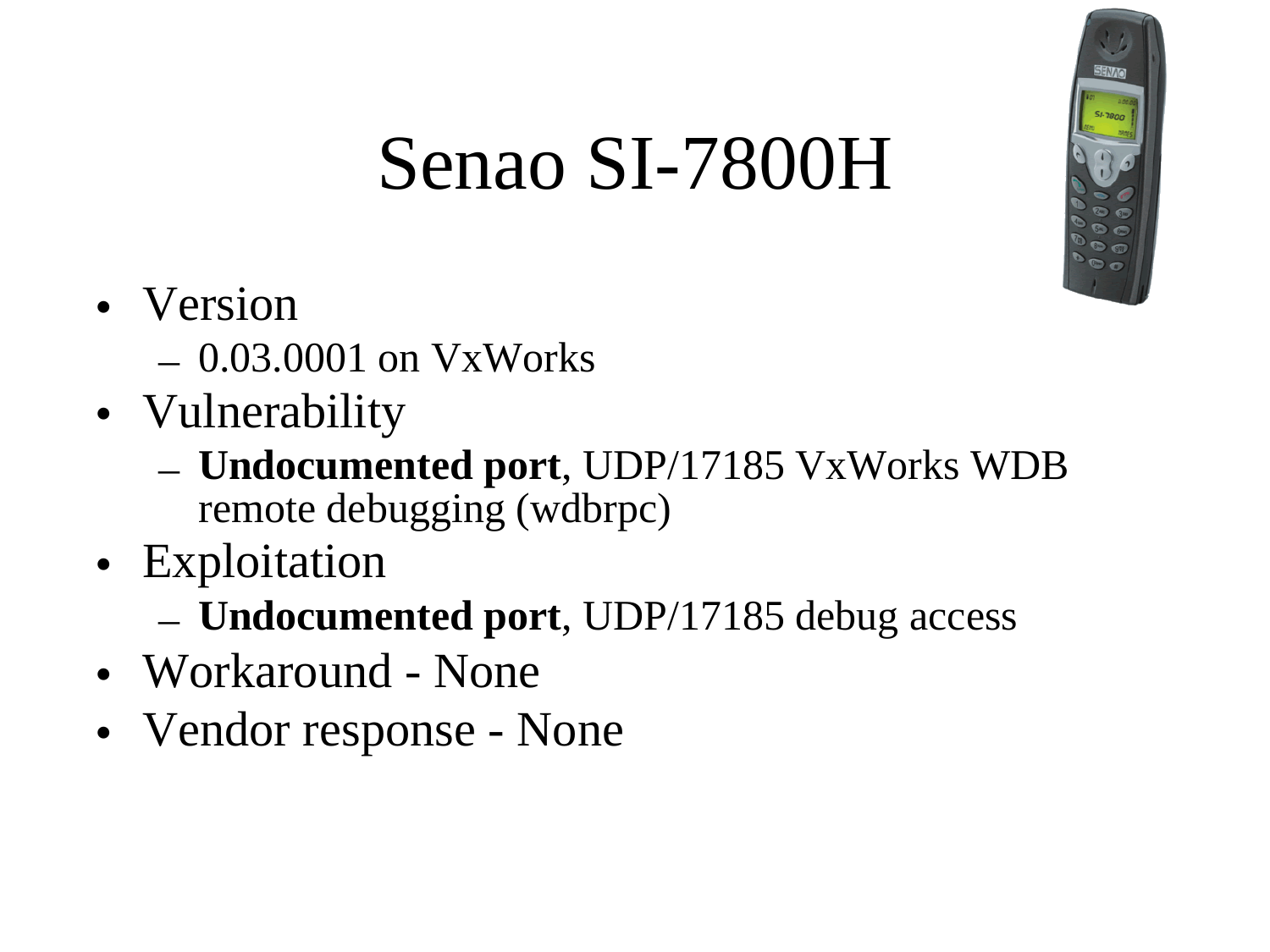#### MPM HP-180W



- Version
	- WE.00.17 on VxWorks
- Vulnerabilities
	- **Undocumented open port** UDP/9090 provides MAC and firmware version on connect
- Exploitation
	- **Undocumented open port** UDP/9090 provides attackers an easy way to identify the device firmware and MAC
- Workaround None
- Vendor Response None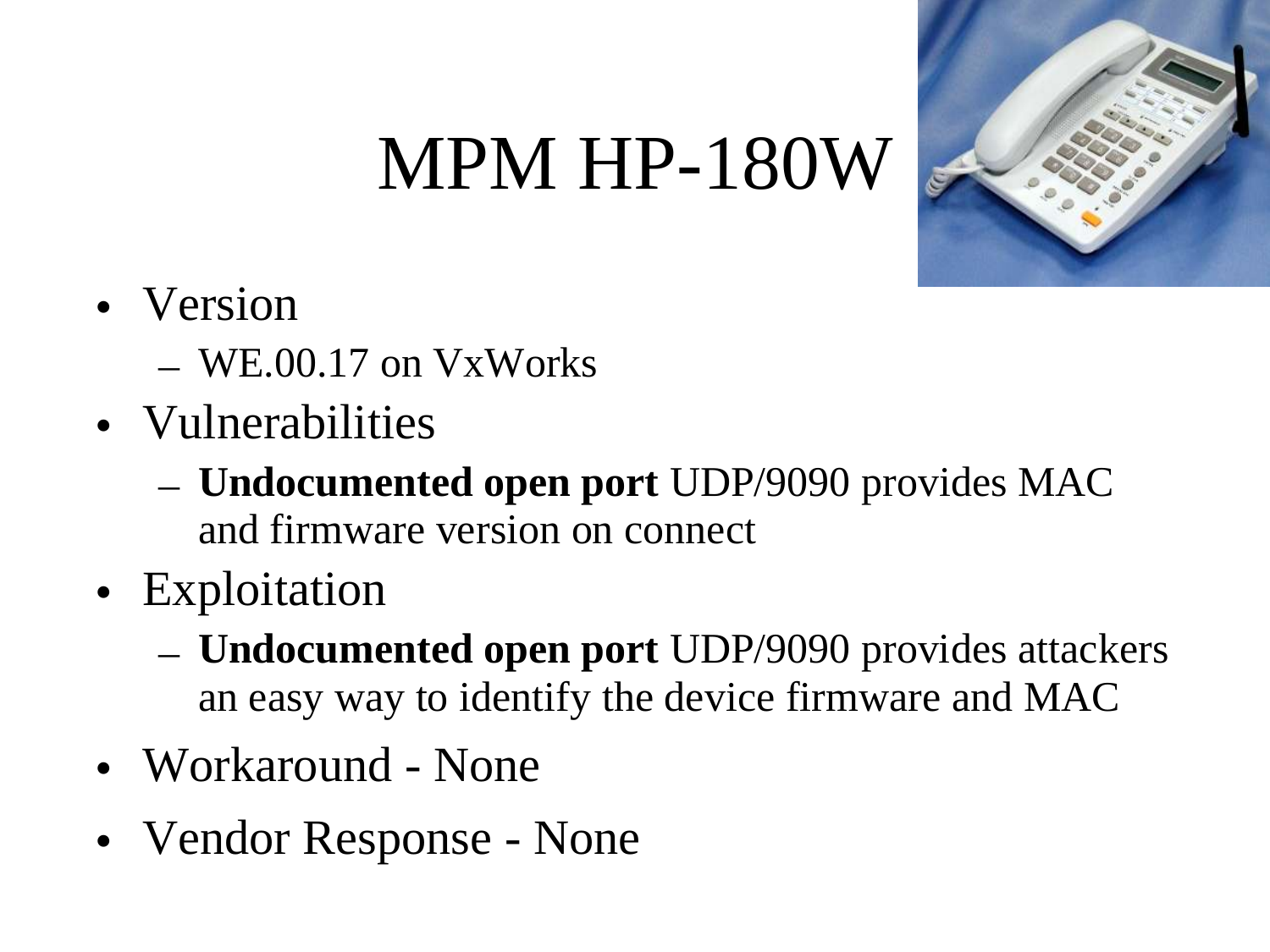# Clipcomm CP-100E



- Version
	- 1.1.60 (050221) on VxWorks
- Vulnerabilities
	- **Undocumented open port** TCP/60023 allows remote access to two debugging accounts: Clip and USH.
- Exploitation
	- Reboot, factory reset, call trace, write to registers, dump memory, modify configuration, etc.
- Workaround None
- Vendor Response None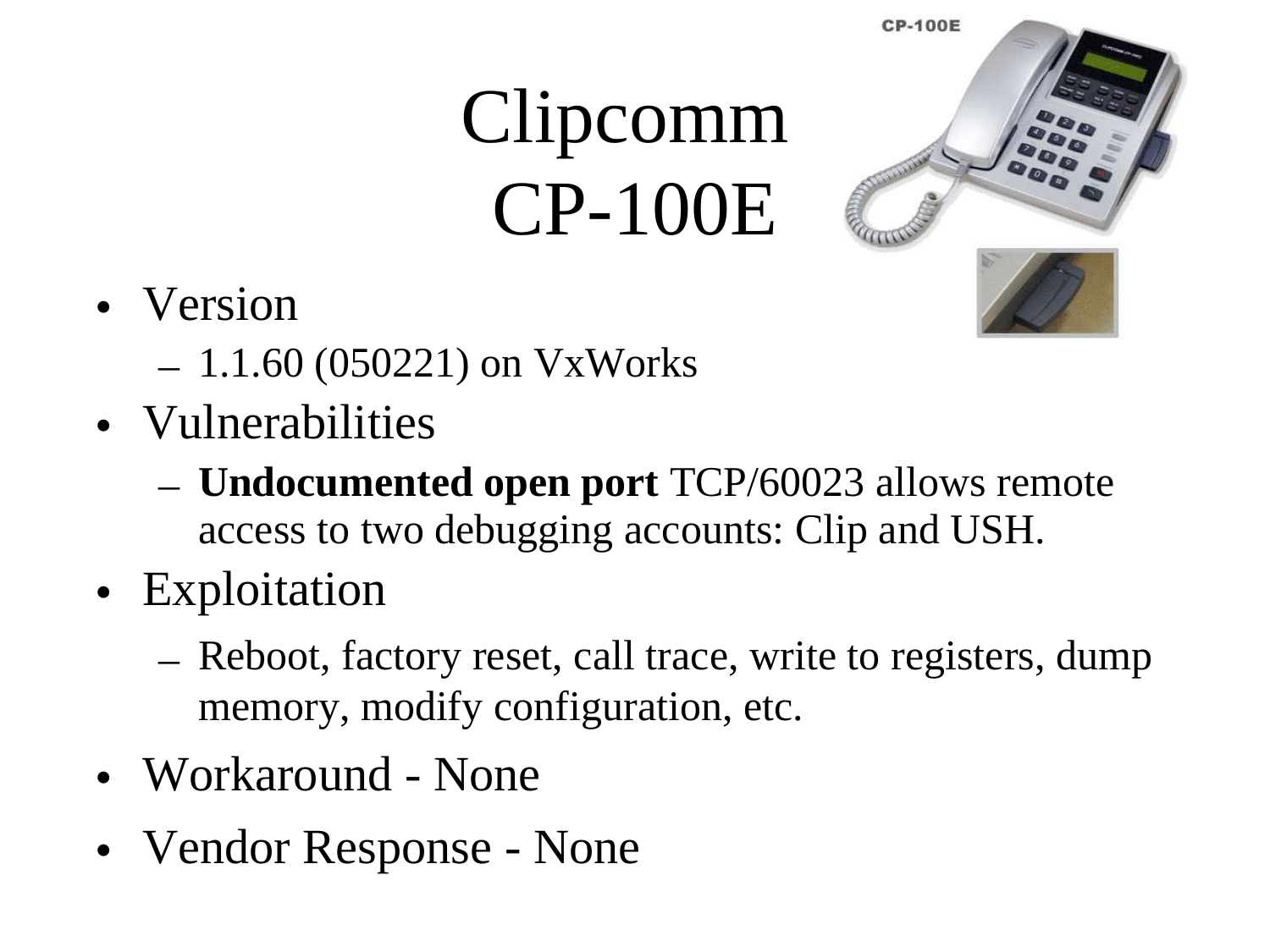# Clipcomm CPW-100E



- Version
	- 1.1.12 (051129) on VxWorks
- Vulnerabilities
	- **Undocumented open port** TCP/60023 unauthenticated remote access to two debugging accounts: Clip and USH.
- Exploitation
	- Reboot, factory reset, call trace, write to registers, dump memory, modify configuration, etc.
	- Debug CLI to call another phone number (snoop, 1-900, etc)
- Workaround None
- Vendor Response None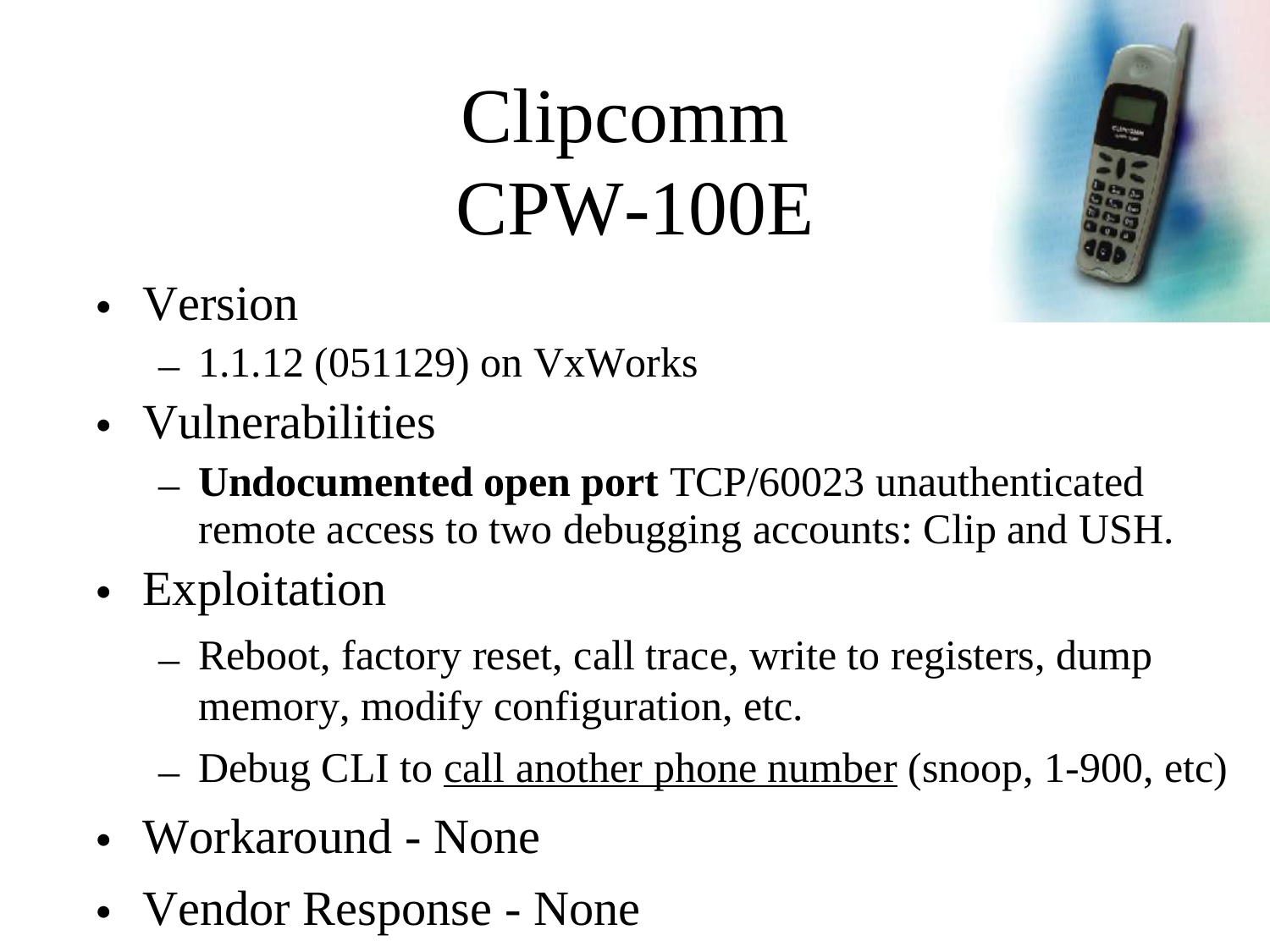#### Level one testing summary

- Default accounts, passwords
- Inability to change credentials
- Inability to disable services
- Extraneous services
- Development debug access
- Hardcoded DNS and NTP servers
- DoS doing simple scans and probes (hard *not* to)
- Difficulty finding and upgrading firmware (risky)
- Poor documentation
- Lackluster response from majority of vendors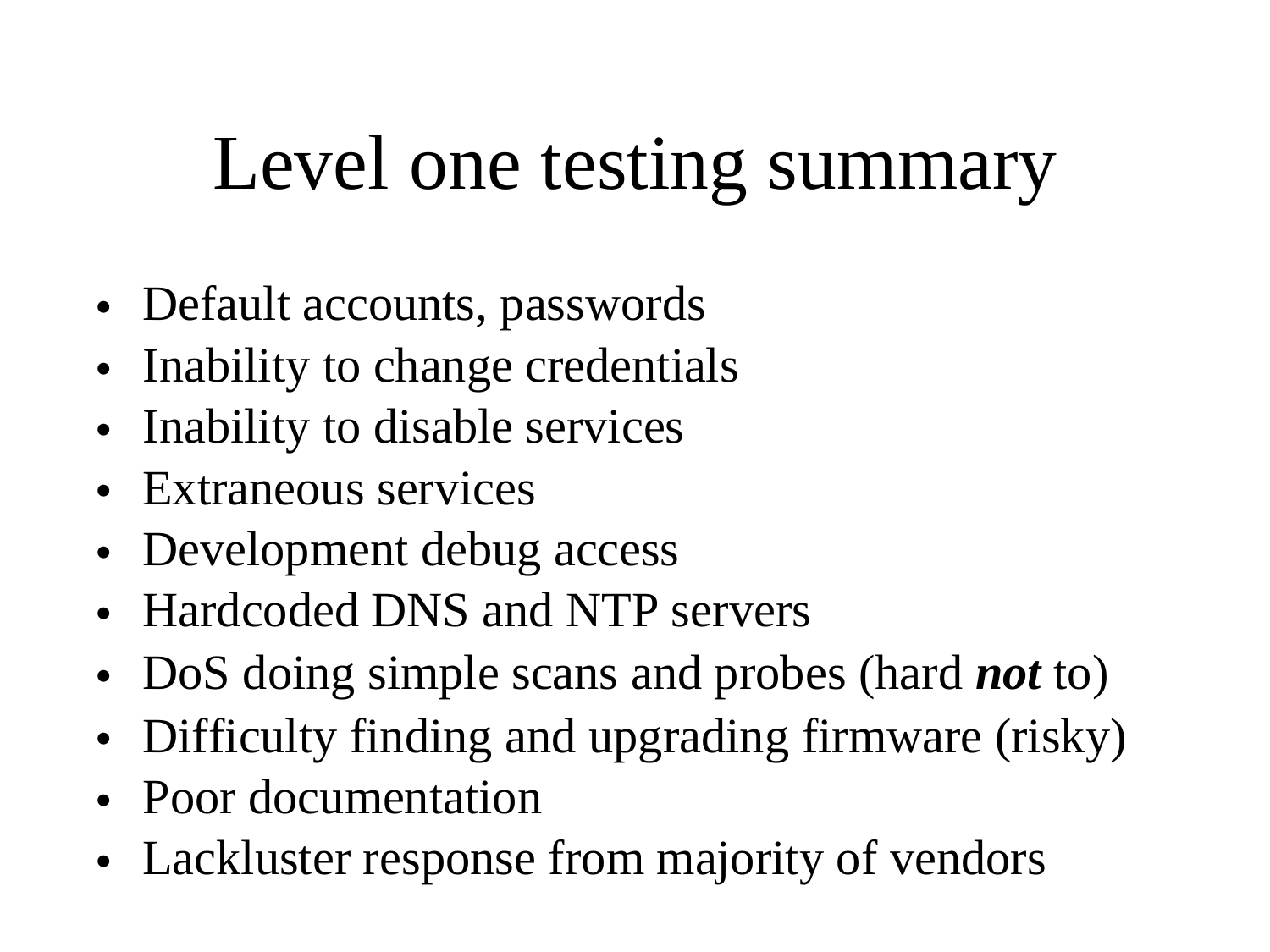#### Level one testing summary

- Depending on the phone, an attacker may
	- Login with default or hardcoded credentials
	- Remote access via extraneous services
		- Debugging, trace calls, snooping, reset phone
		- Modify configuration: SIP servers, DNS
		- Modify phonebook for social engineering
	- DoS or control routing to hardcoded Taiwan DNS
	- SNMP
	- Brick phone with bad image (or maybe even a good one)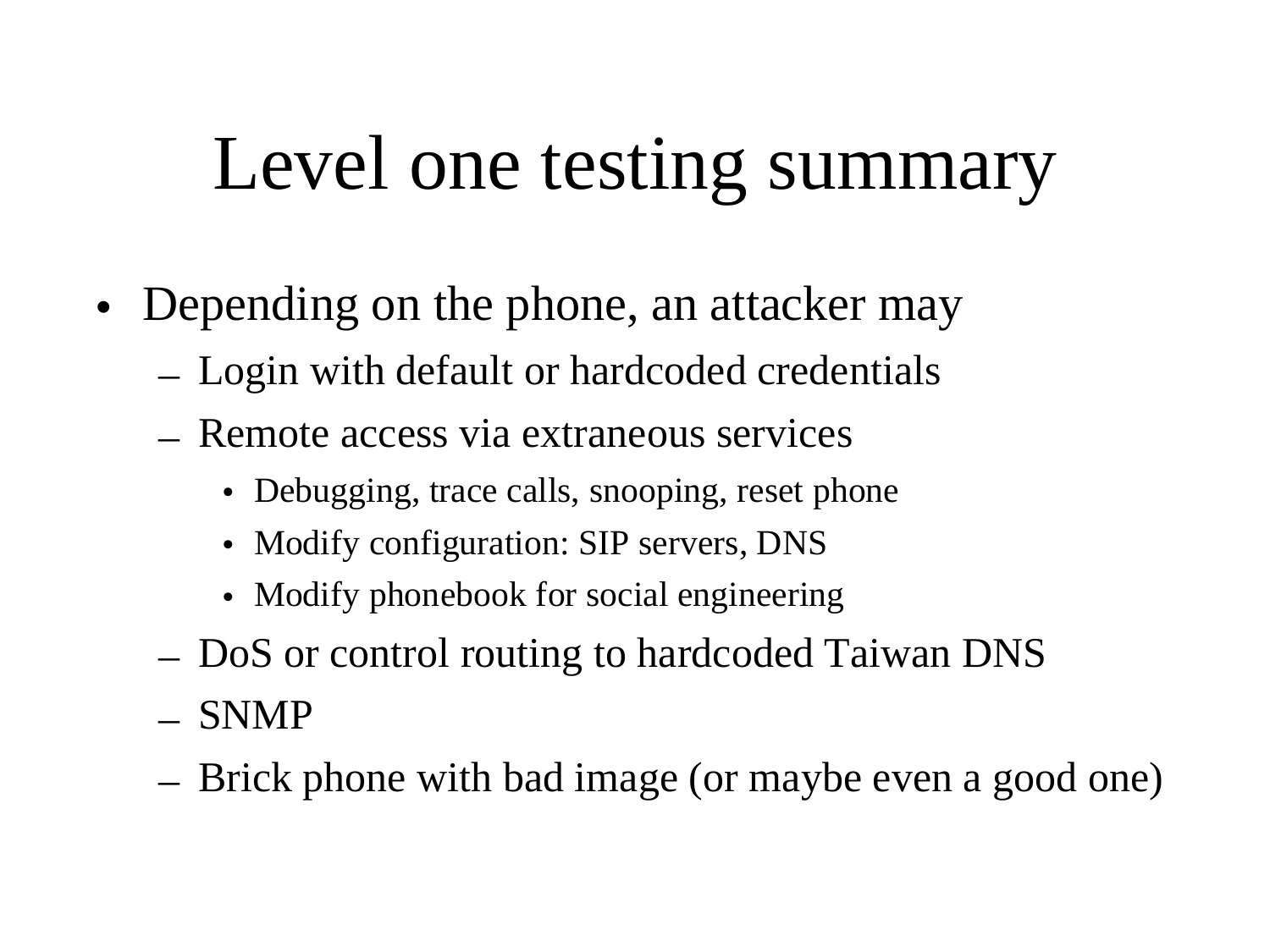# Agenda

- **Motivation**
- Emerging VoIP trends
- VoIP wifi phone marketplace
- What does "secure" mean anyway?
- VoIP wifi phone threat modeling
- Level one testing methodology
- WiFi phone testing
- **Future testing**
- Questions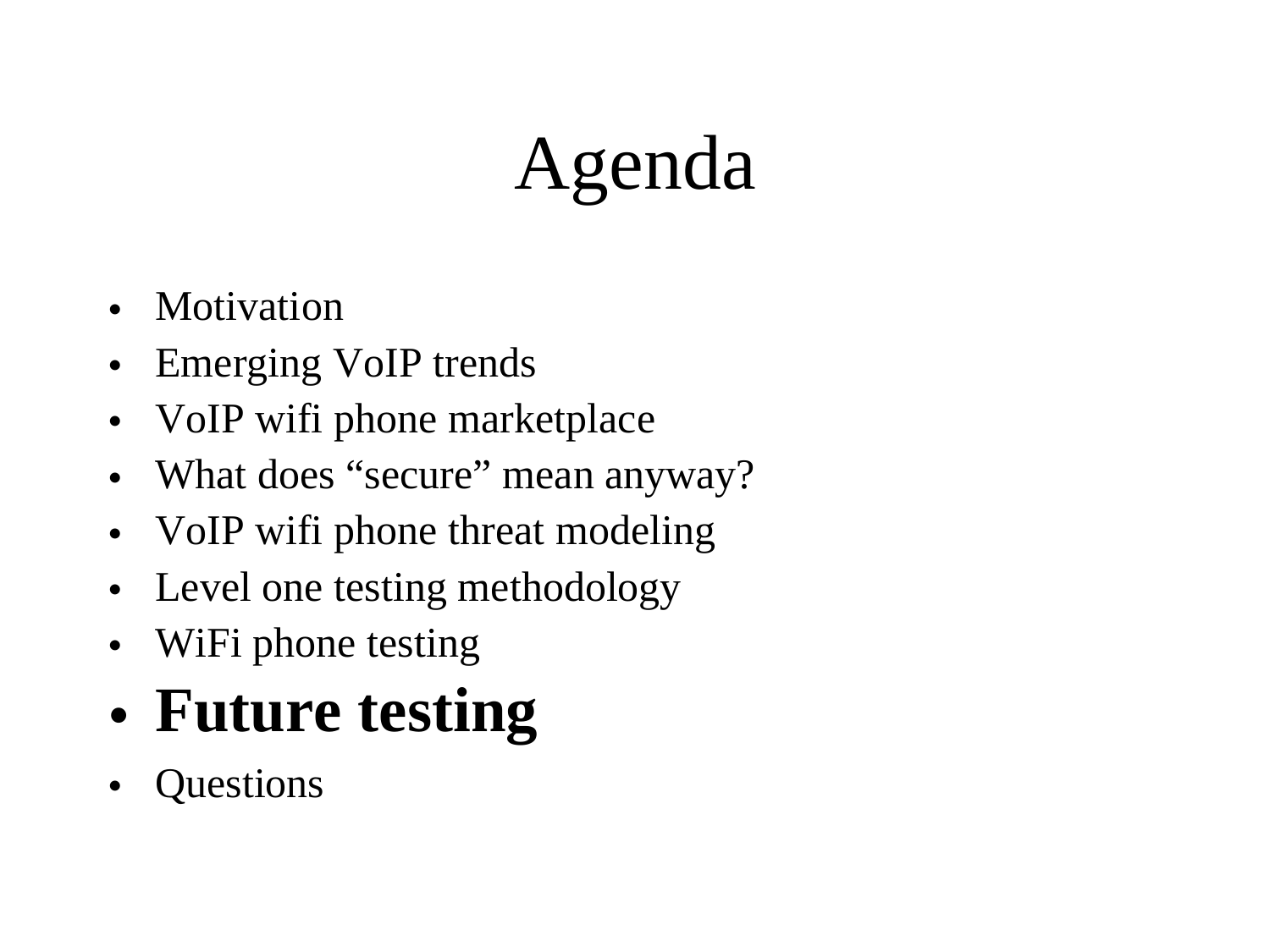# Future testing – Level 2

- More phones to finish Level 1 (15-20 phones total)
- Level 2 testing
	- Upgrade all phones with fixed
	- Profile increased attacker skill level, more tools
	- Deeper application (HTTP daemon)
	- More port scans, vulnerability scanners
	- Targeting protocol implementation
		- SIP: Protos SIP, IEFT torture tests, SipSak, SIPp scenarios
		- TCP stack: "Typical" floods, Naptha, ISIC
- Map attacks to VOIPSA Threat Taxonomy
	- "Visualize" coverage, demonstrate applied to evaluation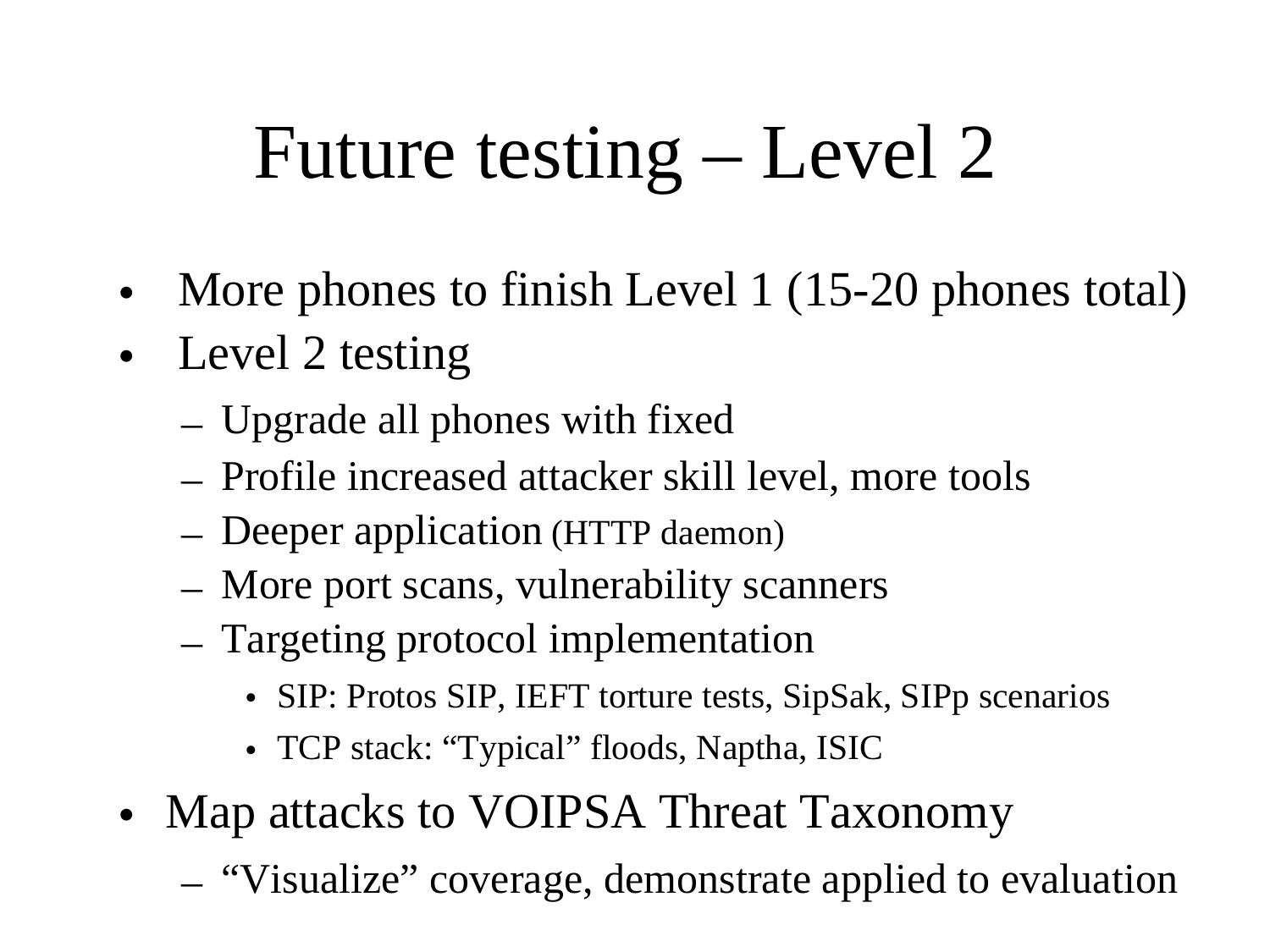### Future Testing – Level 3

- Advanced attacks against individual phones
	- Targeting specific features
		- Email clients, client Web browsers, SMS, JAVA
	- Targeting non-802.11b network access
		- Bluetooth
		- USB
	- Skype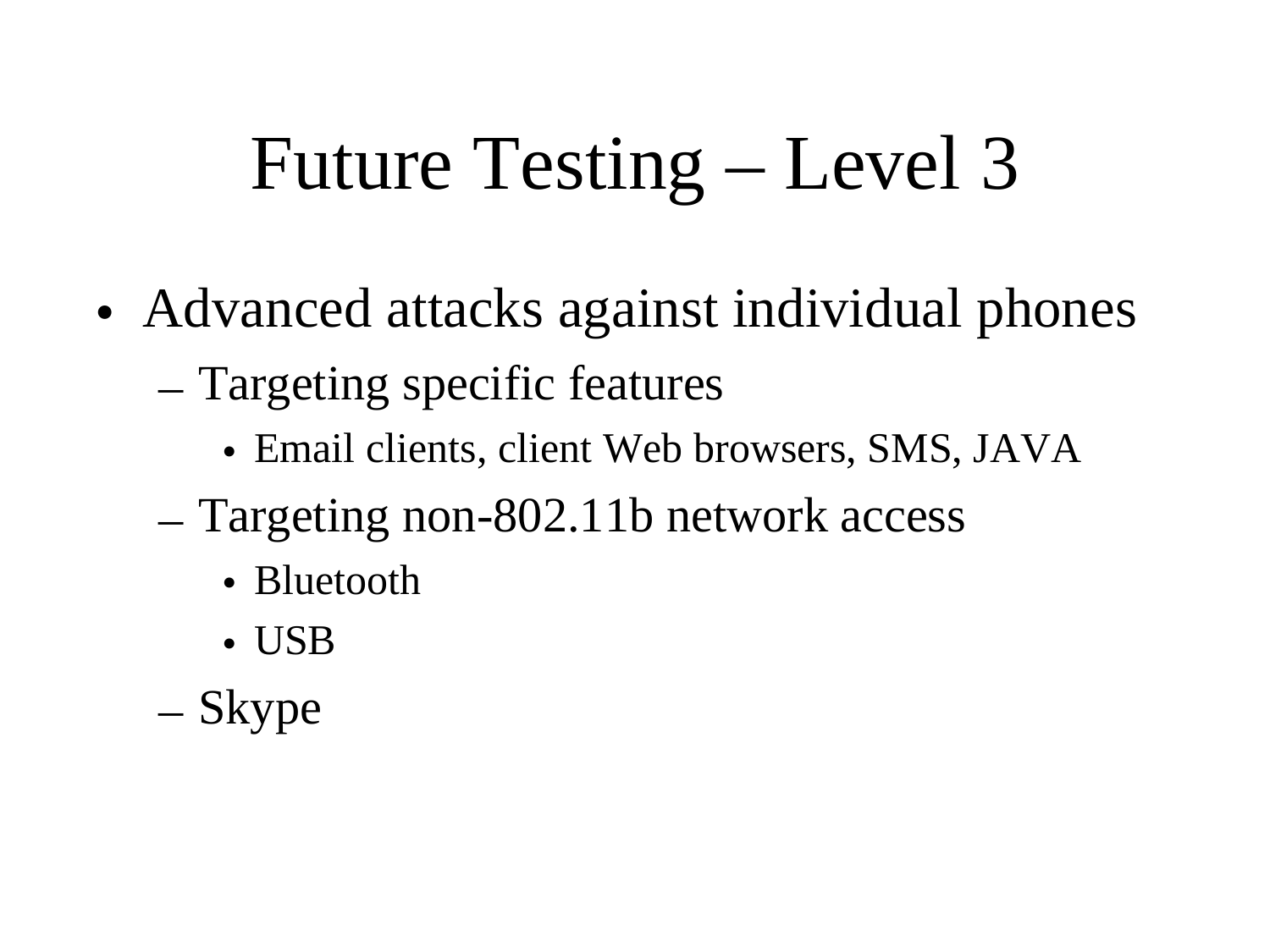# SIP or Skype Phones Q1 2006

- UTStarcom F3000 ordered, delivery soon
- Zultsys WIP2 scoping
- Linksys WIP330 Q1 2006
- Netgear  $Q1$  2006
- Accton Q1 2006





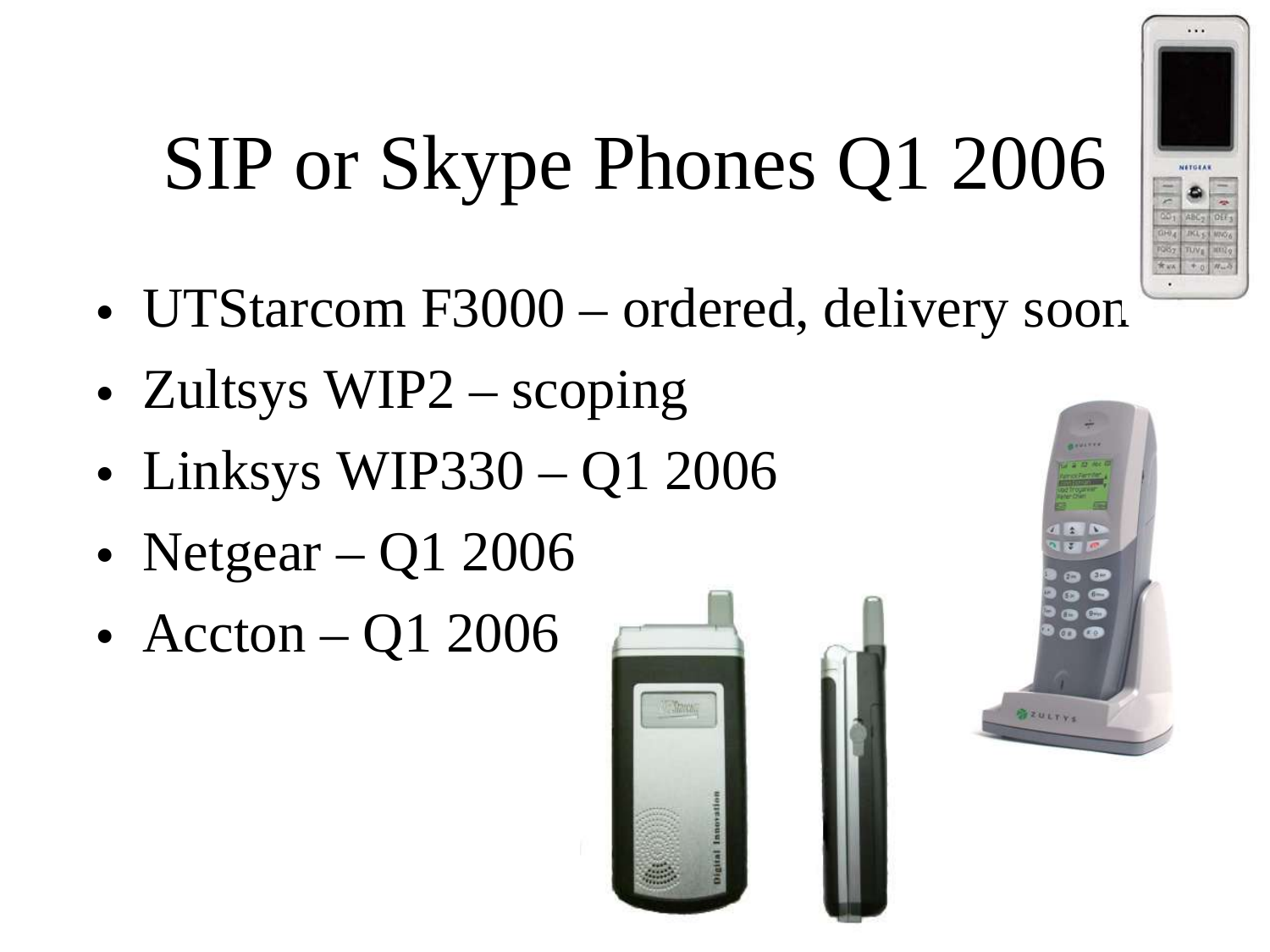#### Think broadly...and contribute

- Current security analysis needs
	- ATAs, Wired VoIP phones, Softphones, PDAs
	- PBXs (D-Link, LinksysOne, provisioning)
	- Asterisk
- Protocol fuzzing
	- SIP, MGCP, RTCP, etc.
	- Proprietary protocols